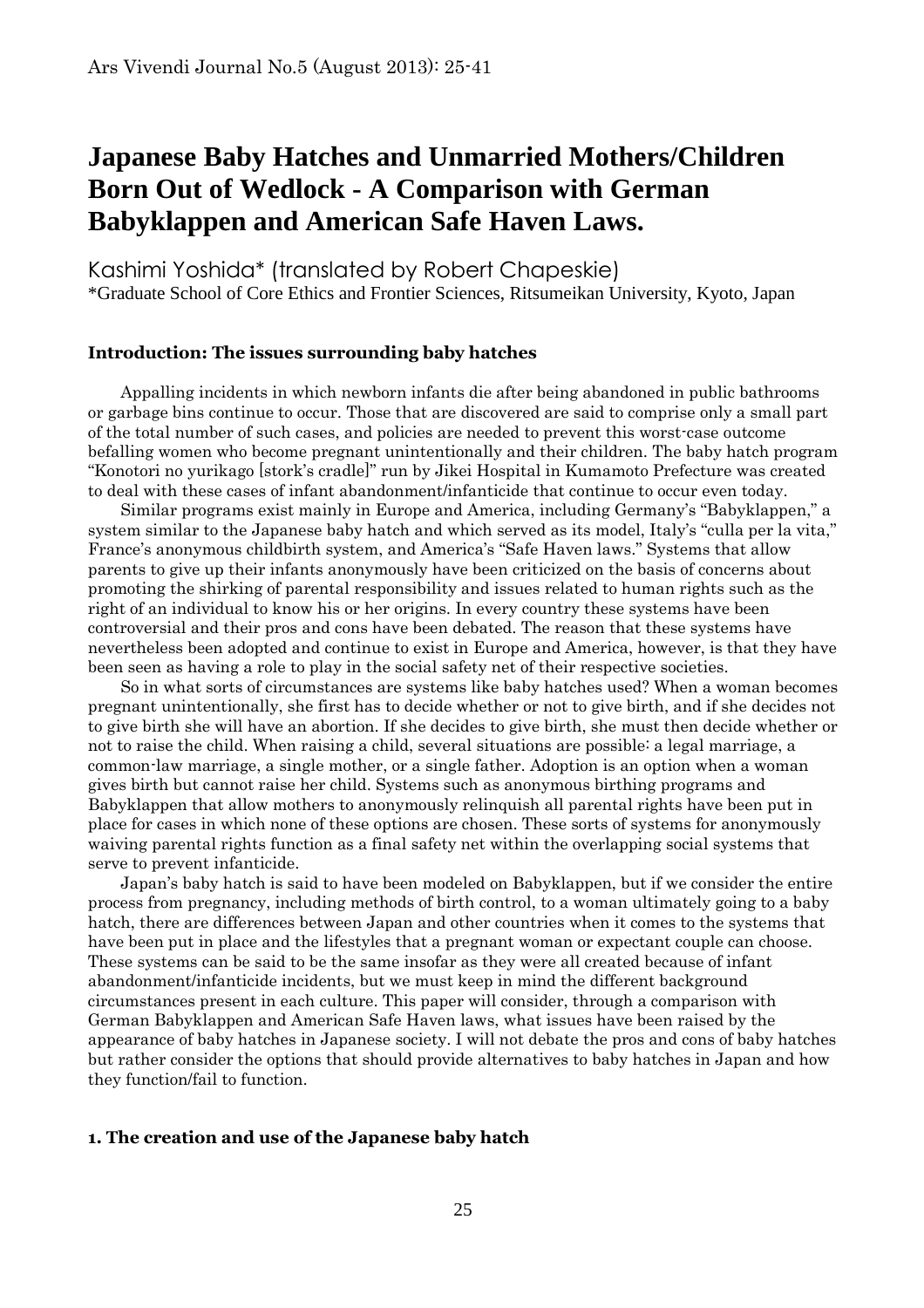## Ars Vivendi Journal No.5 (August 2013): 25-41

Under what circumstances and with what intentions was the baby hatch created in Japan? According to Jikei Hospital's website, their model was German Babyklappen. Babyklappen are maintained at over seventy locations within Germany, and each year they receive approximately forty children. Jikei Hospital director Taiji Hasuda visited Germany in 2004 and used what he observed in his own hospital. Hasuda has talked about the social circumstances in Japan relating to the creation of baby hatches, touching in particular on the fact that in Kumamoto Prefecture alone there were three incidents in three years in which the bodies of newborn infants who had been abandoned were discovered, and "an incident in which an unemployed eighteen-year-old girl killed her female infant immediately after giving birth and buried her in the yard, and an appalling incident in which a twenty-one-year-old trade school student was sentenced to six years in prison after giving birth in a pit-style toilet and suffocating her newborn infant." Statistics such as the number of murders involving parents and children and the number of consultations/complaints involving child abuse and child abuse deaths have also raised concerns about the possibility of infant abandonment increasing in the future. Making repeated reference to these "appalling incidents" involving young women, Hasuda describes the intentions behind the creation of the baby hatch as follows:

Wasn't there something we could do to save these precious lives given to us by God? Couldn't we also save the mothers who gave birth to these children? I was troubled by these thoughts, and, thinking that both children and mothers could be saved if, like in Germany, there were a place where children could be deposited as a last resort when their mothers felt unable to raise them, I decided to set up this kind of facility at my hospital.

The resultant baby hatch became operational on May 10th, 2007, and the surprise at the news that the child left on the first day was three years old is still fresh in the public mind. This fact was enough to increase criticism of the baby hatch on the grounds that it would encourage child abandonment. The Yomiuri newspaper reported on these events as follows:

The hospital started operating the baby hatch at noon on the 10th. According to those involved, the male child was dropped off around two or three hours later. Instead of his name, he said, "I was put in (the baby hatch) by my father." According to his story, he seemed to have been brought there from outside of Kumamoto Prefecture. His health was good and there was nothing to indicate his identity. The response of the prefectural police was to establish the boy's identity and ask his legal guardian about the relevant circumstances. On the 15th, hospital director Hasuda stated, "whether it is true or not, as a healthcare provider I cannot comment." On April 5th Kumamoto city, which had authorized the creation of the baby hatch, stated "our position is to protect the human rights of children on the basis of child welfare laws and municipal information disclosure ordinances. We cannot make any comment, including the confirmation of whether or not this incident occurred." (Yomiuri Shinbun, May 15th, 2007).

While neither the hospital nor Kumamoto city made this information public, the media reported the number and gender of children who had been deposited. Most of these reports disclosed the time the child was left in the hatch and his or her health condition, and passed judgment on whether or not the parent or parents in question were criminally liable. Baby hatches have been referred to as "baby posts" and criticized for encouraging parental neglect and child abandonment.

Among these inflammatory reports, information on the use of the baby hatch was first formally presented a year and four months after the hatch had become operational. A baby hatch study committee (Shukutoku University Professor Reiho Kashiwame et al.) was convened by Kumamoto Prefecture to examine Jikei Hospital's baby hatch, and an interim report by this committee was submitted on August 8th, 2008. It was reported that in the period between May 10th, 2007 and March 31st, 2008 a total of seventeen children (thirteen boys/four girls, fourteen newborns/two infants/one small child) were deposited, and information about the parents' circumstances was given in the ten cases in which their place of residence had become known (Kumamotoken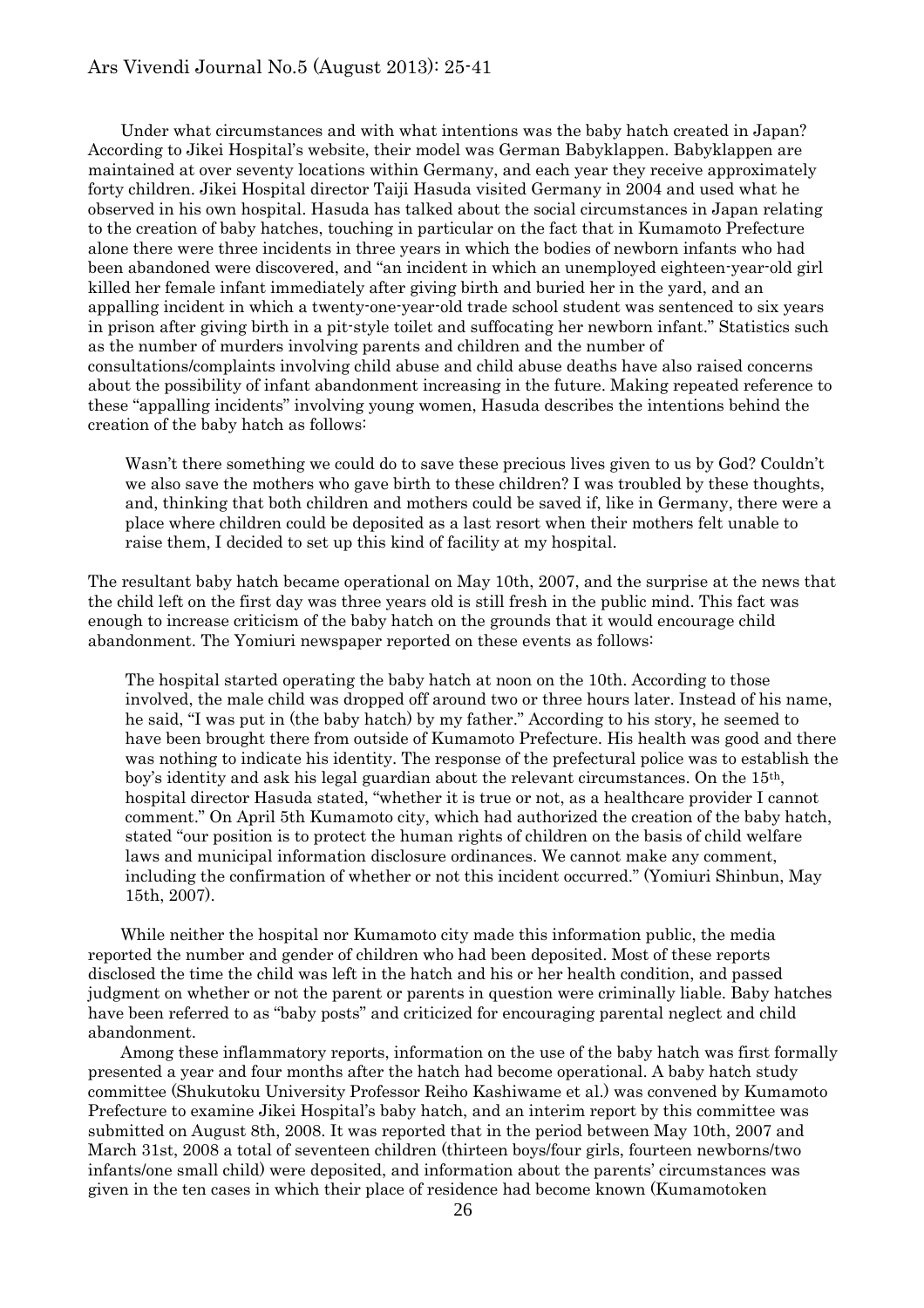shoushika taisaku ka [Kumamoto prefecture low-birthrate counter-measure department] 2008.) According to this report, all of the parental residences that had become known were outside of Kumamoto Prefecture, and the ages of the mothers were as follows: 10% were in their teens, 30% were in their twenties, and 60% were in their thirties and forties. Regarding the mothers' circumstances, no instances of unmarried mothers were confirmed; 60% were married and 40% were single parents. In 90% of cases the deposited children had at least one sibling.

Regarding the question of who brought the child to the hatch, in some cases the mother came by herself, in others a woman and a man came together, and in others children were dropped off by their grandparents. There were cases in which the child's siblings had been put into state care because of parenting problems, cases in which the local child counseling center in the parents' place of residence had been involved, and multiple cases in which parents had sought help from a child welfare office as a last resort before turning to the baby hatch. The report also revealed that there were cases in which children of foreigners and children with disabilities had been deposited.

The headline of an article on this report read "Mothers who left children in the baby post: 60% in their 30s/40s" (Yomiuri Shinbun, August 9th, 2008), and it noted the differences between the reality of those making use of the baby hatch and what had been expected when it was created. But the circumstances of the people using the baby hatch in the ten cases in which their place of residence could be established do not necessarily reflect those of all users of this service, and the proportion of the remaining seven cases that involved mothers in their teens/twenties or married/unmarried women remains unknown. We can only speculate about how many of those seven cases involved children of the sort the baby hatch was created to save from "appalling incidents."

With the release of this report the shock and overheated media coverage of the baby hatch program subsided. Then on May 25th, 2009, two years after the baby hatch had first begun operating, it was revealed that Kumamoto City had received twenty-five children through this facility during fiscal year 2008. This was an increase of eight over the hatch's first fiscal year of operation that had begun in May of 2007 and ended in March of 2008, and the total number of children received up to that point was forty-two. Divided by gender there were thirteen male and twelve female children, and according to their ages as determined by notes left by their parents and examinations by doctors there were twenty-one newborns less than one month old, three infants under one year old, and one not yet school-aged child. Two of these children required medical treatment, but none of them showed signs of abuse. Regarding the current operating practices of the baby hatch, a special committee established by the municipal government inspects its status approximately every three months, and so far has found no legal or child safety issues. A prefectural council of experts has also been examining social problems and issues to be addressed and is now preparing a final report to be released this autumn.

#### **2. Babyklappen and immigration issues**

German Babyklappen are often cited as a precedent for the Japanese baby hatch and compared with the system implemented in Japan. The existence of "abandoned baby posts" and "abandoned baby boxes" in Germany had attracted attention in Japan even before the Japanese baby hatch became operational in 2007 (Asahi Shimbun, January 30, 2002, Yomiuri Shinbun, July 15, 2003). According to Kyoko Sakamoto (2008), who has been conducting ongoing research on them, Babyklappen were created by a catholic women's support group (Donum Vitae in Bayern e.V.) in the small town of Amberg in the German state of Bavaria. They were part of the "Moses Projekt," a program created to help unmarried pregnant women, single mothers and their children, all of whom occupy positions of weakness and hardship within society, but after several years in which the number of users was zero they were shut down. The following year  $(2000)$ , however, SterniPark e.V. opened a Babyklappen, and this organization continues to engage in vigorous activism including media campaigns and other initiatives. There are currently close to eighty Babyklappen in Germany, and they receive a total of approximately forty children per year.

Anonymous childbirth is something that is often discussed in relation to Babyklappen. In both cases the child is treated as "abandoned," but anonymous birthing has the added dimension of a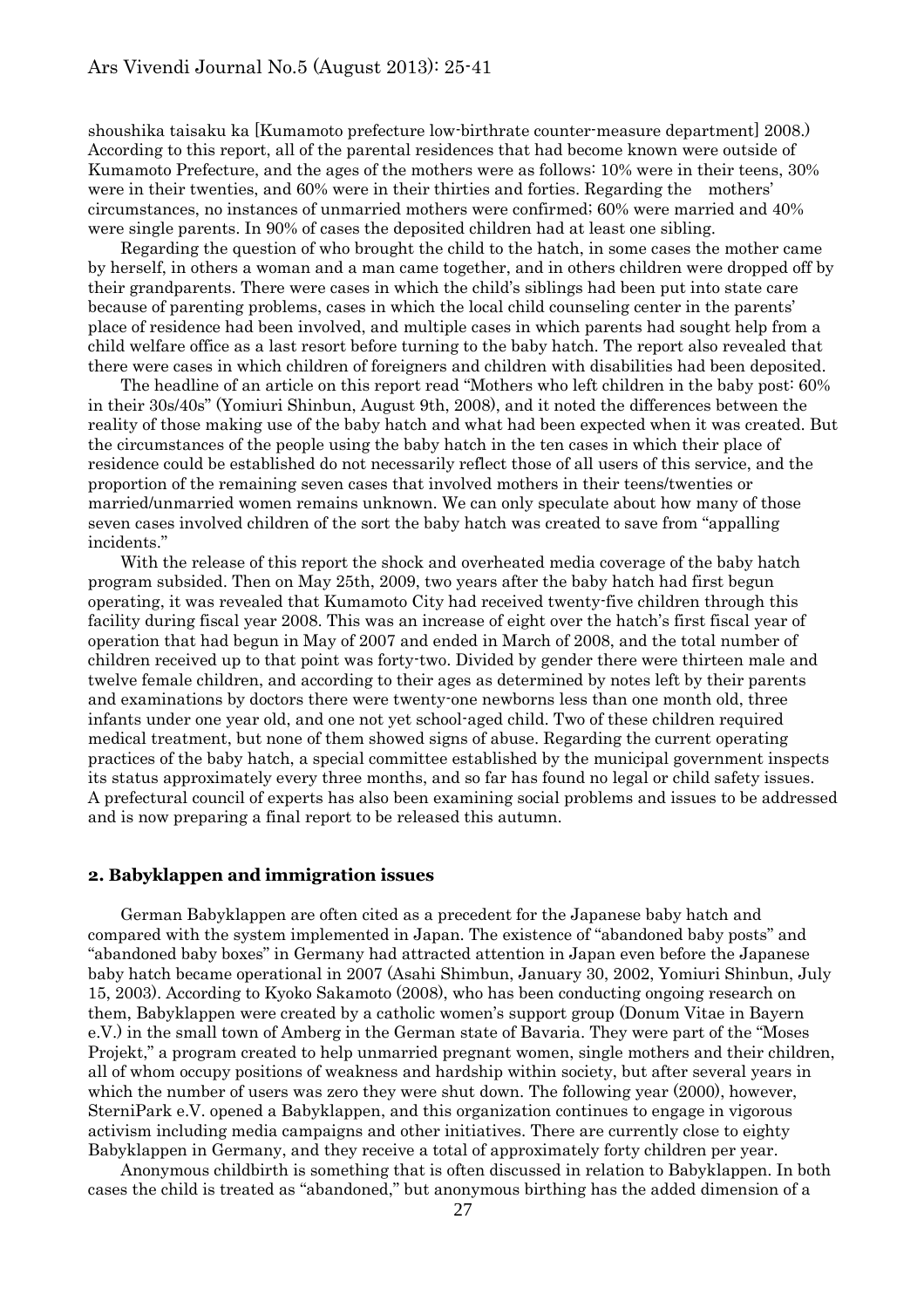system to prevent women undergoing the dangers of childbirth without the assistance of medical professionals. Against a backdrop of abortion restrictions and child abandonment/infanticide problems in France, this system was established in 1941 to allow women to give birth anonymously and continues to exist today (Nishi 2001). According to Sakamoto (2008), even in Germany where there are Babyklappen, in the north-eastern states many hospitals allow for anonymous birthing and all births are carried out in general hospitals or university hospitals. The problematic nature of anonymous childbirth and Babyklappen concerning the right to know one's origins had attracted attention in the legal field and other disciplines before the creation of the first baby hatch (see, for example, Tokotani 2003). Both Babyklappen and anonymous childbirth have been discussed as part of the current debate over baby hatches in Japan.

The purpose of Babyklappen is to protect children, and also to prevent women from committing criminal acts of infanticide and child abandonment. These aims are shared by the Japanese baby hatch, but the social circumstances underlying the two approaches differ. A survey conducted by the state of Hamburg found that in Germany women in circumstances so harsh they have no choice but to give up their children fall into the following categories: illegal immigrants from other countries, drug addicts, victims of sexual crimes or domestic violence, and young women in their teens (Sato 2004). In other words, Babyklappen are positioned as an emergency relief system for women who cannot access state services, such as illegal immigrants and drug addicts, and women who want to keep their pregnancy a secret from even close family members, such as victims of sexual crimes or domestic violence and young women in their teens.

Regarding Babyklappen, Midori Ochi (2008) raises the deepening immigration problems in Germany as the social backdrop against which this phenomenon has arisen. Germany is one of the leading countries in Europe when it comes to immigration. According to a small-scale national census conducted in 2005 there were approximately 15,300,000 immigrant residents comprising 18.6% of the total population. 7,300,000 of these individuals (8.9% of the total population) had German citizenship, while 8,000,000 (9.7% of the population) did not. Immigrant residents made up 27.2% of the population between the ages of two and twenty-five (6,000,000 individuals), and if only children under six years of age are counted immigrants comprised one third of the total population. The country with the largest number of emigrants to Germany is Turkey, and a large number of immigrants also come from the former Yugoslavia, the former Soviet Union, Poland, and Italy. A survey in the state of Hamburg has also indicated that in the case of immigrants who are in the country illegally anonymous childbirth systems and Babyklappen are used because these individuals are uninsured, fear deportation, and want to avoid dealing with the authorities.

It has been asserted (Sato 2004) that being "unmarried" is not given as a reason for child abandonment in Germany because children born out of wedlock are socially accepted as recipients of social welfare. In today's Germany nearly one third of all children are born outside of marriage. This is the result of factors related to marriage law such as an increase in common-law marriages, the absence of legal concepts of "legitimacy" concerning issues like inheritance, and the provision of adequate public support to women raising children as single mothers. It can indeed be said that a society in which it is easy to raise a child as a single mother is a society in which it is easy to give birth to a child outside of marriage. But this does not provide a sufficient explanation of why women who want to give up their children and avoid becoming single mothers do not kill or abandon their infants. This explanation is given by the existence in Germany of other social systems, in addition to Babyklappen, that can be utilized by women who become pregnant unintentionally.

In the discourse surrounding baby hatches in Japan up to this point, there has been little discussion of the fact that in Germany "adoption" has been set up as an option to be utilized before Babyklappen and anonymous birthing systems. According to paragraphs 218 and 219 of the German penal code, women must receive a consultation with a non-doctor professional before getting an abortion. German abortion counseling centers can conduct consultations anonymously if the woman requests it, refer her to marriage/family counseling centers or organizations that provide support to young or single mothers, and act as intermediaries with adoption agencies. In Germany, when a woman becomes pregnant unintentionally she is presented with adoption, which separates giving birth from raising the child, along with abortion and becoming a single mother as the options available to her.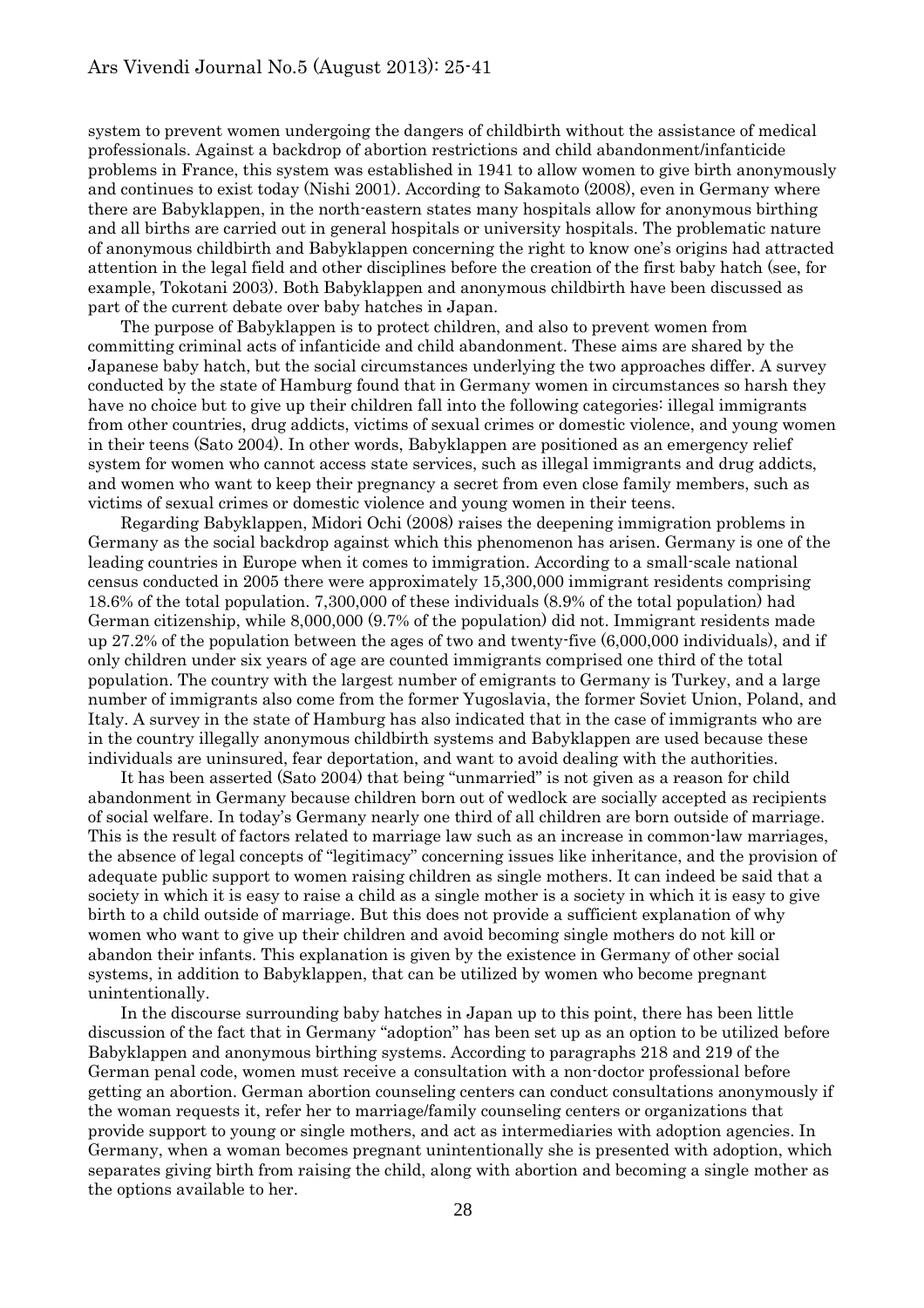According to reports by Yukiko Takahashi (2001, 2007), the number of children given up for adoption has fallen in response to the widespread use of oral contraceptives, the normalization of common-law marriage, the abolition of legal discrimination against children born out of wedlock, and the expansion of support for single parent families. In 2005, however, a total of 2,170 children were adopted (excluding step-children), and 771 children have been provisionally registered for adoption. The ratio of candidates for adoption to parents looking to adopt is 1:12, and just as in the United States, a country well known for adoption, and France, in Germany too the number of candidates for adoption is insufficient and in recent years the adoption of children from other countries has been increasing. Adoptions can be arranged by public child assistance agencies and state-sanctioned private adoption service agencies, support such as counseling for women with unwanted pregnancies is provided, and the overwhelming majority of parents who give their children up for adoption are mothers in their teens. Adoption can be seen as an important part of child welfare services in Germany, and at the same time its function as a social welfare service for women with unplanned pregnancies has also been established. Given that several options such as adoption exist for women who become pregnant unintentionally, the tension between the necessity of Babyklappen in the context of problems related to immigration and the problematic nature of Babyklappen when it comes to issues such as an individual's right to know his or her origins has thus been debated within Germany.

#### **3. Safe Haven laws and abortion issues**

Even in America, which is thought of as a major adoption nation and is also a country in which the number of unmarried single mothers is increasing, there is a system that allows children to be given up anonymously: "Safe Haven laws." Facing an increase in incidents of newborn infants being abandoned, in 1999 the state of Texas passed a "Baby Moses law." Through this law it became possible for parents in this state to anonymously relinquish their parental rights within sixty days of a child's birth. This system's distinctive feature is that no special boxes are set up; children can be entrusted to any hospital or emergency medicine center or to an employee of an authorized child protection organization. Those receiving the child are under no obligation to detain or pursue the parents unless there are signs of child abuse or neglect. Parents are not required to provide any personal information, but they are asked to fill out forms in order to leave information relevant to the child such as medical histories. Children who are candidates for adoption enter foster care on a temporary basis, and their adoption process proceeds after waiting for their biological parents' parental rights to automatically expire.

Texas' Baby Moses law then spread throughout the United States. In the following year, 2000, fourteen states including California, Florida, Michigan and Kansas adopted Safe Haven laws, and in 2001 a further seventeen states followed suit. In 2002 then President George W. Bush signed legislation authorizing funding, publicity, training, and assistance for Safe Haven programs. By 2006 forty-seven American states and Puerto Rico had established Safe Haven programs, and the only states that had not yet passed Safe Haven laws were Hawaii, Alaska, Nebraska, and the District of Columbia.

Hawaiian Governor Linda Lingle vetoed a Safe Haven bill in 2003. Her decision was based on the fact that in Hawaii extended family are generally recognized as part of core families, and also out of concern that, as a practice of open adoption [1] called "Hanai" was already functioning well in Hawaii, this law could have had undesirable effects on the existing support system for women with unplanned pregnancies (Lingle 2003). Lingle also pointed to the fact that experts within America were becoming critical of Safe Haven laws.

At present, all fifty states, including Hawaii, have adopted Safe Haven laws. The content of these laws differs state by state. According to materials bringing together data on the laws in each state as of 2007, in fifteen states the period during which infants can be accepted is within seventytwo hours of birth, in fourteen states it is within one month, and in other states the age limit is set at five days, seven days, fourteen days, forty-five days, sixty days, ninety days, and one year. Regarding the institutions that can function as safe havens, eight states stipulate that only hospitals can play this role while other states designate emergency medical services, police, and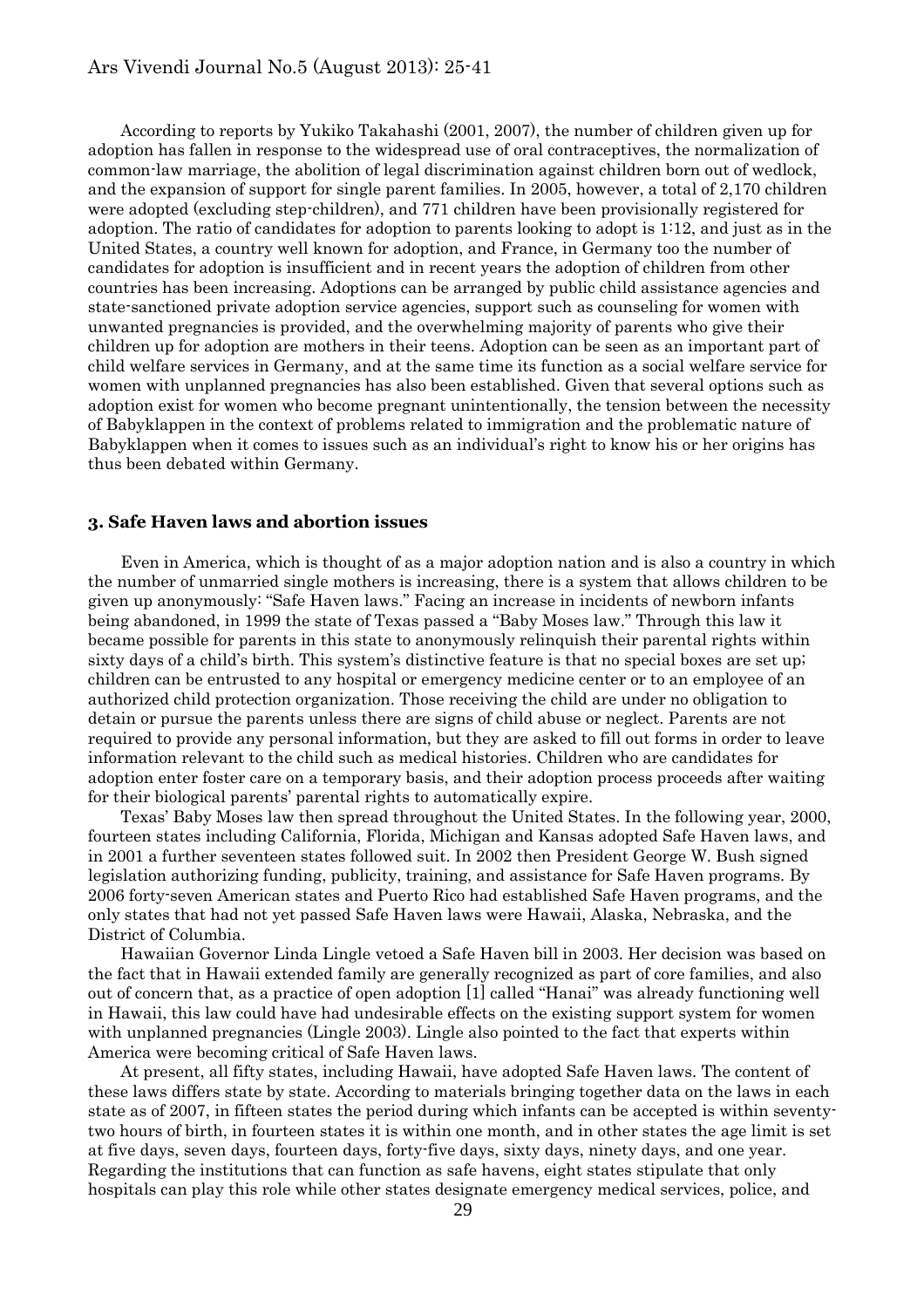fire departments as safe havens. Four states also authorize emergency medical technicians to pick up children after receiving notification, and in Puerto Rico churches functioning as safe havens is accepted.

Nebraska passed a Safe Haven law in 2008, but as it did not limit the age of children that could be deposited, a state of affairs arose in which older children, including teenagers, had to be accepted under this legislation. In 2008 more than thirty children were left in safe havens in Nebraska, but none of them were infants; nearly half were teenagers and several had even been brought from outside of the state. Nebraska then imposed a new age limit of thirty days (USA today, November 14, 2008; New York Times, November 23, 2008).

Critical views of Safe Haven laws exist and have not been limited to the problem in Nebraska. In particular, adoption researcher Adam Pertman has reported that the establishment of Safe Haven laws cannot be said to have caused a reduction in incidents of newborn abandonment and infanticide, and, citing the fact that the effectiveness of these laws cannot be confirmed because counseling of those making use of them is not carried out, remains skeptical of their impact (Pertman and Deoudes 2008).

German and Japanese baby hatches have no legal grounding, and continue to be operated privately with the government responding after the fact amidst controversy over whether or not they should exist. In America, however, similar systems have been established under state law. The fact that Safe Haven programs have spread throughout the entire country within just a few years is also striking. The deeply rooted problem of abortion in American society can be thought of as underlying this rapid expansion.

Carol Sanger (2006) writes as follows concerning Safe Haven laws:

...these laws are properly understood within a larger political culture, one increasingly organized around the protection of unborn life, and that identifies itself as the "culture of life." By connecting infant life to unborn life and infanticide to abortion, Safe Haven laws work subtly to promote the political goal of the culture of life: the reversal of Roe v. Wade. The laws' primary achievements may therefore be less criminological than cultural.

Sanger examines the process by which Safe Haven laws were passed in the states, and suggests that the rhetoric and politics surrounding the issue of abortion paved the way for these laws to be adopted throughout the entire country in a short period of time. She also points out that legislative and social mechanisms have taken unmarried women's pregnancies/abortions off the table, and this in turn causes young women to experience a psychological crisis that can lead to them abandoning their newborn babies.

Miho Ogino (2001) has conducted a detailed study of the conflict over abortion in America and the radical steps taken by the anti-abortion side. The 1971-1972 United States Supreme Court trial in the case of Roe versus Wade involved the questioning, on the basis of privacy rights, of the constitutionality of an 1875 Texas state law prohibiting abortion except in cases where the life of the mother was in danger. The verdict was unexpectedly liberal: by a seven to two majority the court ruled that a woman's right to choose to have an abortion is protected by the right to privacy guaranteed in the constitution. Following the Roe v. Wade decision in 1973, abortion became a hotly debated topic and began to be an important point of contention in politics, including presidential elections. This conflict between the anti-abortion side and abortion defenders was not limited to verbal debate; with anti-abortion activists committing terrorist attacks against abortion clinics, harassing women seeking abortions, and committing acts of violence including the murder of doctors who performed abortions, this struggle within American society escalated to the point that it came to be referred to as a "twenty-five-year war" and a "new civil war."

Even quite recently, on May 31st, 2009 there was an incident in which an obstetrician who performed abortions was shot and killed in a church in Wichita, Kansas. Dr. George Tiller, the man who died, was one of the few doctors who performed late-term abortions, and he had already been shot once before near his clinic sixteen years earlier. In the state of Kansas third trimester abortions are permitted in certain cases such as those in which "permanent damage will be done to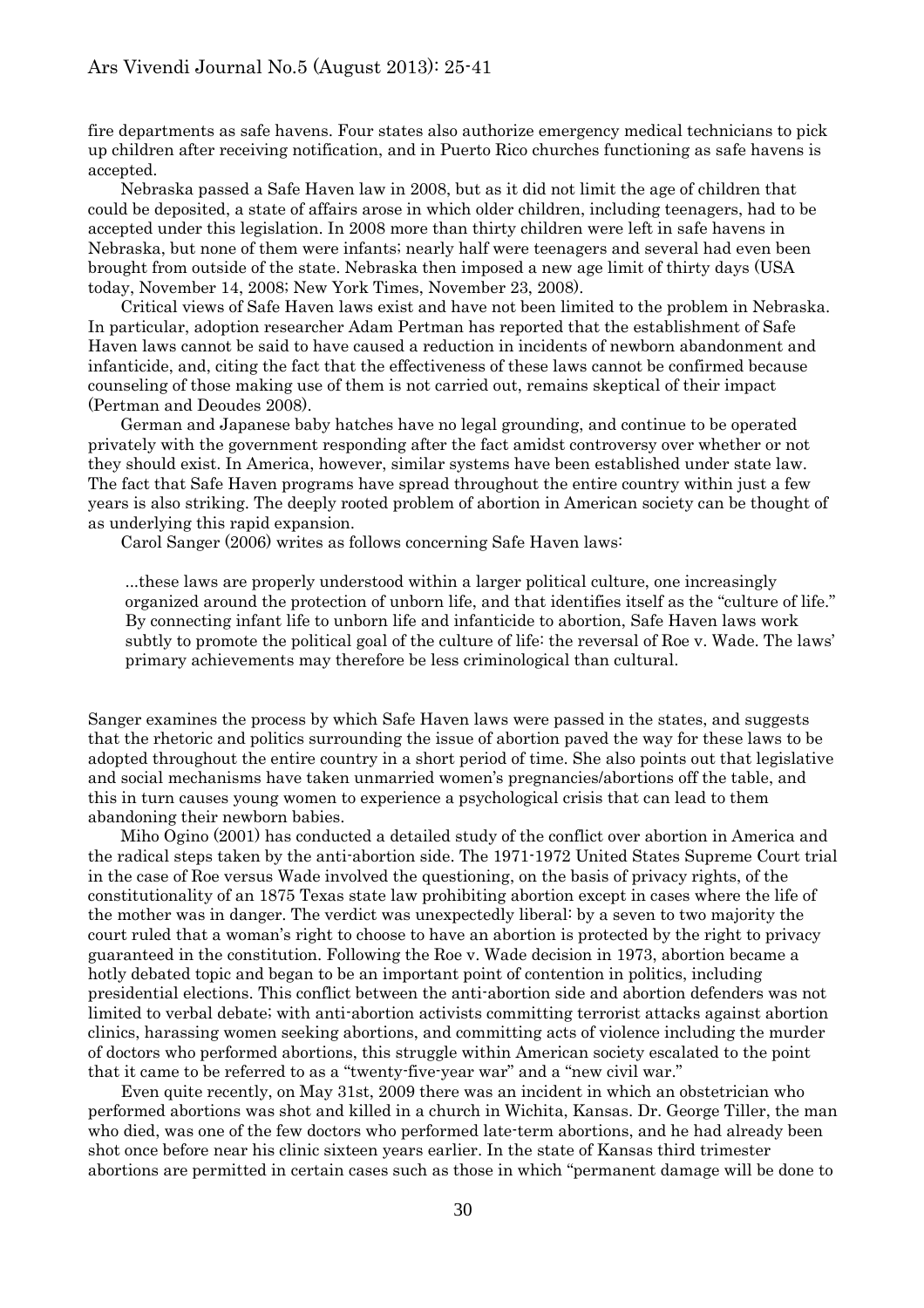the woman's body." As a result pregnant women from all over the country visited Dr. Tiller's clinic. After his shooting, his clinic was closed by his family (Mainichi Shinbun, July 16th, 2009).

With both performing and receiving abortions having been described as "risking one's life," in America abortions cannot be obtained with ease. To begin with, doctors/hospitals that perform abortions are few in number, and they are supported by volunteer activities through family planning organizations such as Planned Parenthood. Safe Haven laws were passed in America within this kind of social and political context concerning abortion.

## **4. Issues surrounding unmarried mothers/children born out of wedlock in Japan**

German Babyklappen and American Safe Haven laws arose against a backdrop of immigration and abortion issues respectively. So what kind of social backdrop exists behind Japanese baby hatches? Until now the "unmarried" factor has been thought of as lying at the core of newborn infant abandonment and infanticide in Japan. Here I will address some of the issues surrounding unmarried mothers and children born out of wedlock in Japan.

In most countries today, including Germany and America, legal discrimination against children born out of wedlock has been abolished. As a result of the fact that within the Christian cultural sphere sexually repressive norms exist and marriage contracts had been thought of as sacred, the legal and social sanctions imposed on unmarried mothers and children born out of wedlock were powerful. The existence of "unmarried mothers' homes" can be seen as indicative of the fact that discrimination was intense enough to require the protection of unmarried pregnant women. And children born out of wedlock were treated coldly as "fruits of sin" and children who "must be made to pay for the sins of their parents." In the twentieth century, however, children's rights began to be seen as important, and discrimination on the basis of a child's birth has been prohibited by the European Convention on Human Rights, the European Convention on the Status of Children Born out of Wedlock, and the Convention on the Rights of the Child. On the basis of these conventions, the abolition of discrimination against children born out of wedlock, centered in Europe, has been carried out in countries all over the world. It is said that today the only countries that have inheritance laws that discriminate against children born out of wedlock are the Philippines and Japan.

Addressing movements to reform civil law, Yoko Sakamoto (2008) points out the thoroughly problematic nature of Japanese legitimacy presumption regulations, nationality laws discriminatory towards children born out of wedlock, and civil laws that discriminate against children born out of wedlock concerning inheritance. A concept of "legitimacy" exists in Japanese civil law and social systems, and various forms of discrimination occur on the basis of whether or not someone is a "legitimate" child. Article 900 (iv) in "Part 5 - Inheritance" of the Civil Code states that "the share in inheritance of a child out of wedlock shall be one half of the share in inheritance of a child in wedlock," and the child of a couple who are not legally married can only receive half of what a child of a legally married couple would inherit. Regarding this law, while the Tokyo District Court ruled in 1993 that discrimination against illegitimate children violates the constitution, a 1995 Supreme Court decision did not find it unconstitutional. The district court's ruling was a landmark decision, however, and cited not only discrimination in terms of inheritance but also other kinds of social discrimination suffered by children born out of wedlock.

In the Civil Code of the Meiji Period, when a man produced a child with a woman who was not his wife, "shoshi," illegitimate children recognized by their father, were distinguished from "shiseishi," illegitimate children who were not recognized. If their father had no children with his wife, "shoshi" could inherit his estate, and in the order of inheritance a male "shoshi" superseded a legitimate female child. Because a wife's rank was low when it came to inheritance and her rights concerning her husband's property were not legally guaranteed, there are many ways in which the regulations that discriminate against children born out of wedlock in the current civil code can be thought of as "protecting the wife's position." These regulations, part of the post-war reforms of the civil code, are viewed as an attempt to balance "respect for legal marriage" and "protection of illegitimate children." Sakamoto points out, however, that children should not suffer disadvantages because of the actions of their parents before they were born.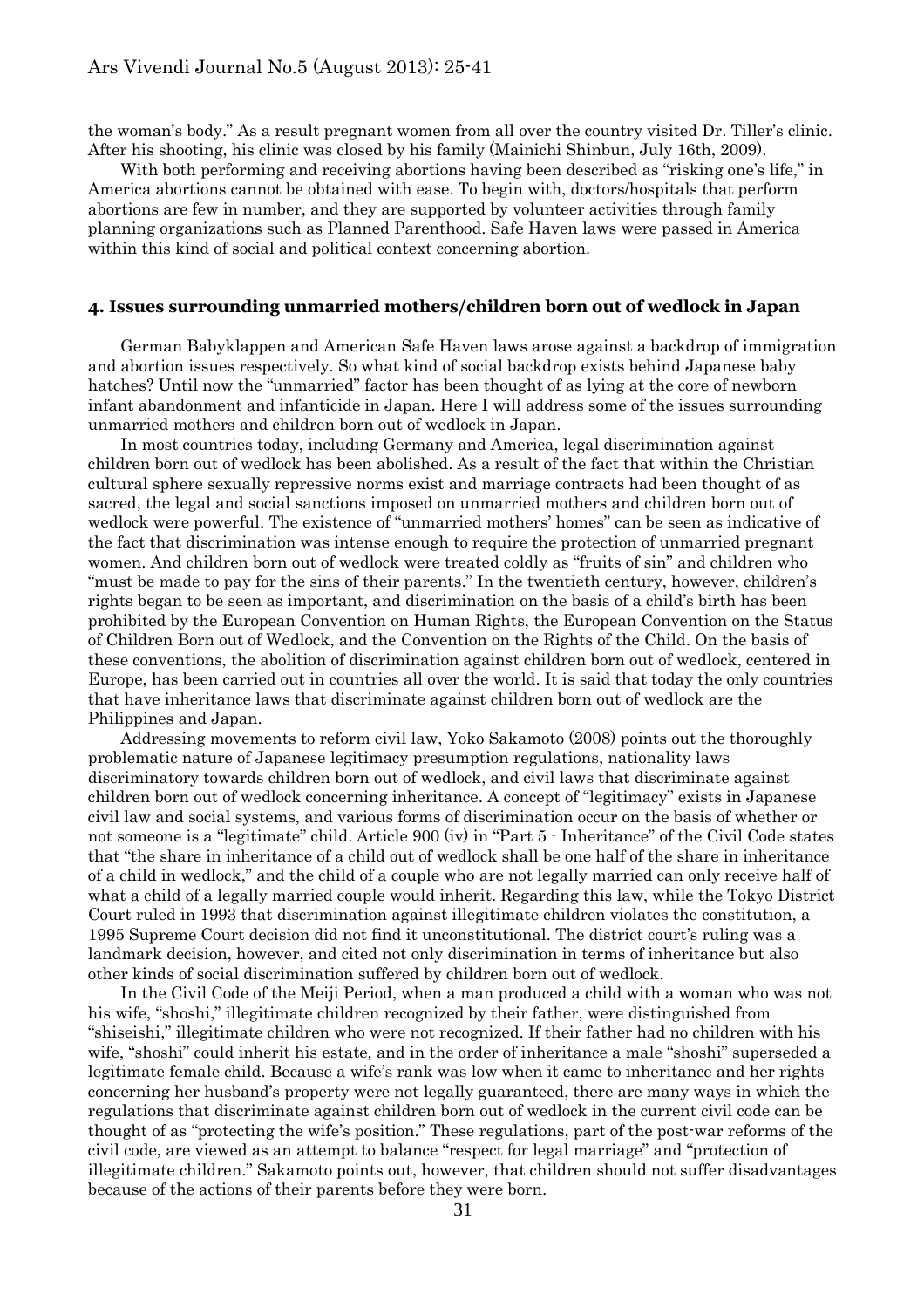### Ars Vivendi Journal No.5 (August 2013): 25-41

Discrimination against children born out of wedlock is not only a problem when it comes to inheritance. As the movement to abolish discrimination against children born out of wedlock has asserted (see, for example, Bunmei Sato (1984)), this discrimination extends to detailed aspects of various social systems and services used in daily life such as family registers (koseki) and resident cards. In the past family registers recorded children born inside marriage as "chounan [eldest son]" and "choujo [eldest daughter]" and children born outside marriage as "otoko [male]" and "onna [female]." "Chounan [eldest son]" and "choujo [eldest daughter]" were also used on resident cards for children born inside of marriage, while children born out of wedlock were recorded only as "ko [child]." Activism and lawsuits aimed at abolishing discrimination in family registry and resident card notation have been carried out on an ongoing basis, mainly by couples in common-law marriages. As a result of these efforts, in 1994 the (no longer extant) Ministry of Home Affairs issued a notice ordering that all parent-child relationships noted on resident cards be recorded using "ko [child]." Ten years after this reform of the resident card notation, in 2004 a district court decision found that "a notation which distinguishes children born out of wedlock is a violation of privacy rights," and in the same year the Ministry of Justice conducted a reform of the family register implementation ordinance which resulted in children born out of wedlock also being recorded as "chounan [eldest son]" and "choujo [eldest daughter]."

The parents of children born out of wedlock include couples living in common-law marriages, single mothers, and single fathers, but the movement to abolish discrimination against these children in Japan has been carried out primarily by common-law couples. The movement to abolish discrimination against children born out of wedlock began when the movement seeking to allow married people to have different surnames expanded at the end of the 1980s, and questions began to be raised when the children of couples who opted for common-law marriage in order to avoid having to change their surnames were treated as children born out of wedlock. People living in common-law marriages choose this lifestyle as a result of various beliefs and circumstances, and have analyzed their own situation as follows: "it can also be said that parents of children born into common law marriages have not experienced too severe discrimination in their daily lives to stand up against unfair discrimination and take up the fight with the government as their adversary" (Ota 2004). Discrimination against children born out of wedlock in everyday life is much stronger when it comes to single-parent families than common-law couples, and among single-parent families it is the families of unmarried single mothers who are neither divorced nor widowed who face the most severe discrimination. From the time these women become pregnant and give birth as "unmarried mothers" they are faced with various difficult decisions while being exposed to prejudice and discrimination.

Just as discrimination against children born out of wedlock has arisen in issues concerning inheritance and administrative procedure, discrimination against unmarried mothers can also be seen arising in various different areas. One example of this is the problematic nature of the system concerning the recognition of children in Japan. Kyoko Yoshizumi (2004) compares the systems for establishing paternity in Japan and Sweden. In the Japanese system, the will of the father is given priority over the human rights of the child. While children are still minors, acknowledgment of paternity is easily accepted at any time by government offices without the consent of the mother or child. If the mother or child wants to make the father acknowledge paternity, however, they must launch a compulsory acknowledgement lawsuit in the courts and pay the cost of DNA testing themselves. In this sense respect for the will of the mother and the right of a child to know his or her father are not adequately guaranteed under the current circumstances in Japan.

In contrast to this state of affairs, in Sweden the mother's consent is needed for the acknowledgment of paternity, and a public organ, a social welfare committee, is involved in the process. From the perspective of the child's human rights, confirming his or her father's identity as soon as possible is seen as the duty of the local government; the social welfare committee is responsible for searching out/investigating (gathering information, DNA testing) the father, and in principle this investigation must be conducted within one year of the child's birth. In cases where a man does not respond to paternity confirmation, the social welfare committee or the mother can bring suit with the child as the plaintiff, or the social welfare committee can bring suit on its own. As a child plaintiff has no income, all expenses such as DNA testing and court costs are covered using public funds. The search for/investigation of a father is terminated in cases where obtaining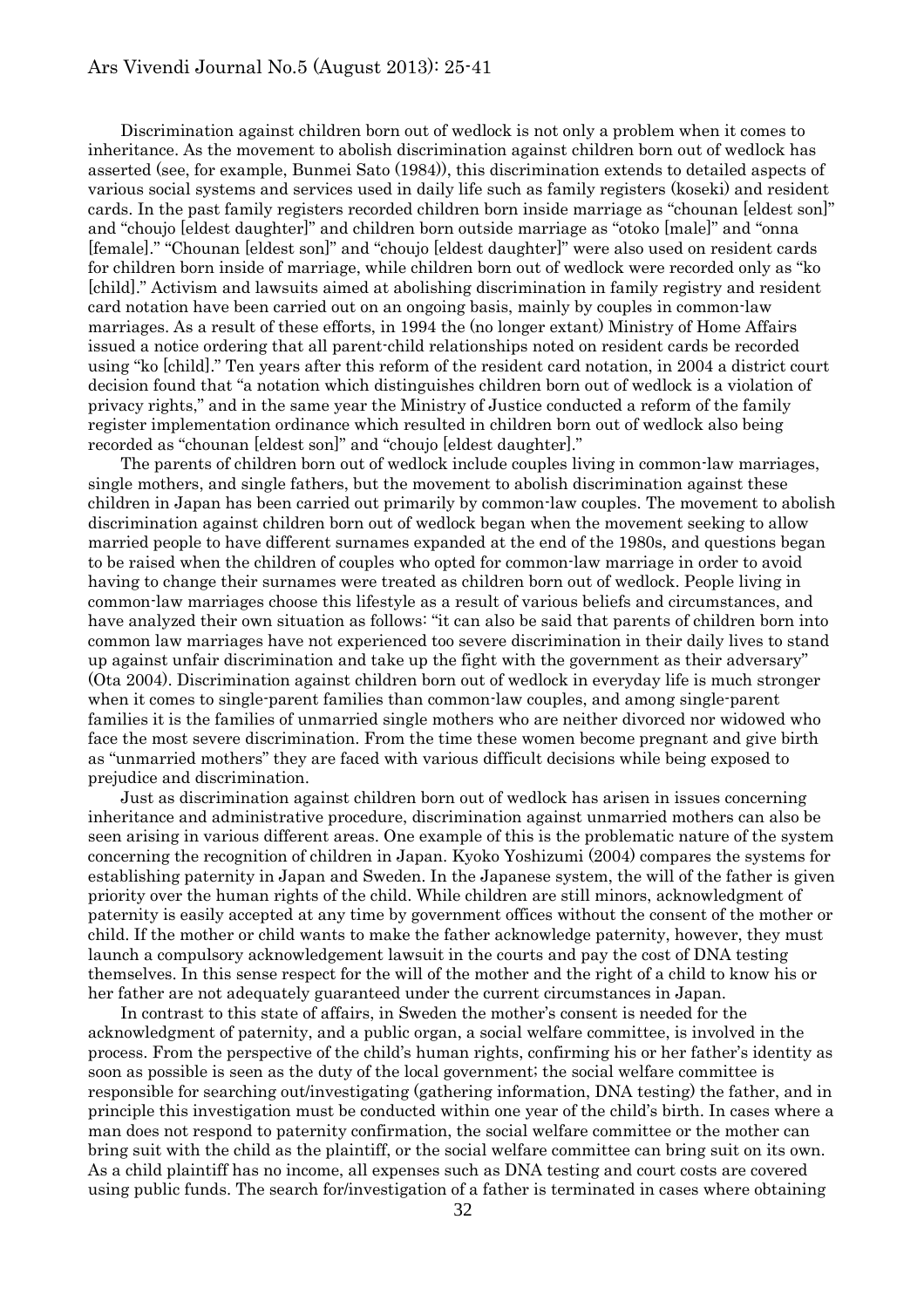necessary information about the father is impossible, cases where it is deemed impossible to maintain a lawsuit in the courts, or cases in which, for reasons such as the father being a criminal or a close relative of the mother, the search/investigation is terminated with her consent.

Yoshizumi (1992) also discusses the issue of the payment of childrearing costs after paternity has been established. In Sweden it is legally established that a father's responsibility for child support exists until his child reaches adulthood. When one parent is raising a child, the other parent is obligated to send a legally established amount of money, and the fulfillment of this obligation is rigorously enforced. If a child support payment is delayed, the same amount is paid by the government on the basis of a child support advance payment system, and at the same time reimbursement from the late support payer is aggressively pursued. In cases where an individual's economic circumstances are so bad that payment of child support becomes a hardship, however, these costs are born by the state.

In Japan, not only is it difficult to obtain acknowledgment and child support payments from fathers, but unmarried mothers also tend to become isolated as a result of personal issues such as opposition to their having a child on the part of their families, friends, and relatives. Prejudice against unmarried pregnancy can also lead to problems concerning employment such as being fired after returning from maternity leave and having difficulty finding a new job. And when it comes to raising the child, it has been pointed out (Matsumura 2004) that discrimination between unmarried mothers and divorced/widowed mothers occurs in the administration of child rearing allowance. The social, economic, and legal problems concerning unmarried mothers in Japan are serious, and when an unmarried pregnant woman decides to give birth and raise her child she faces various hardships.

While life is difficult for Japan's unmarried single mothers, there are no social/systemic barriers to receiving an abortion. In Japan abortions are available up until the twenty-second week of pregnancy, can be obtained at most hospitals and clinics, and women have no obligation to receive counseling beforehand. Within this environment in which it is easy to obtain an abortion, it may be that the lack of active support for unmarried single-mother families in the administration of social services such as child rearing allowances is based on the premise that when an unmarried woman becomes pregnant she will only give birth if she is able to raise the child on her own. It can thus be said that in Japan the system is such that most unmarried women who become pregnant unintentionally have no choice but to obtain an abortion.

One point of reference regarding how women who terminate their pregnancy come to this decision is a survey of young women in their teens who had had an abortion that was conducted by Japanese obstetricians in 2002 (91 facilities, 565 respondents). Regarding how they felt upon learning they were pregnant, 32.6% responded "happy" and 68.1% "distressed." The percentage who responded "happy" increased with age, reaching 34.5% among nineteen-year-olds. In response to the question of whether they had wanted to give birth, 39.3% answered "I wanted to give birth" and 18.1% "I did not want to give birth," with the percentage answering "I wanted to give birth" increasing with age to 41.8% among nineteen-year-old women and a corresponding decrease in those who answered "I did not want to give birth" to only 14.7% among these respondents. Regarding reasons for choosing to have an abortion, the most common answer was "economic reasons" at 67.7%, with "I am too young" at 63.7%, "I am not married" at 46.3%, "I am not confident that I could raise a child" at 44.2%, "it would interfere with my studies" at 38.7%, and "parental objections" at 27.3% comprising the rest of the top-ranking responses. In this survey the portion of respondents who "wanted to give birth" approached forty percent, and attention must be paid to this data when the use of adoption in cases of children born out of wedlock and to unmarried mothers is considered.

As issues concerning the legal system make clear, Japan is a society in which life is difficult for children born out of wedlock, and at the same time there are also ways in which it is a society in which unmarried women cannot give birth. In countries that have abolished discrimination against children born out of wedlock these children make up a larger portion of the total number of births; in Sweden, for example, an early abolisher of this kind of discrimination, more than half of all newborns, 56.6% in 2006, are children born out of wedlock (Sakamoto 2008). In France, where discrimination was completely abolished in 2005, the percentage of children born out of wedlock surpassed 50% for the first time, reaching 50.5% in 2007. The ratio of children born out of wedlock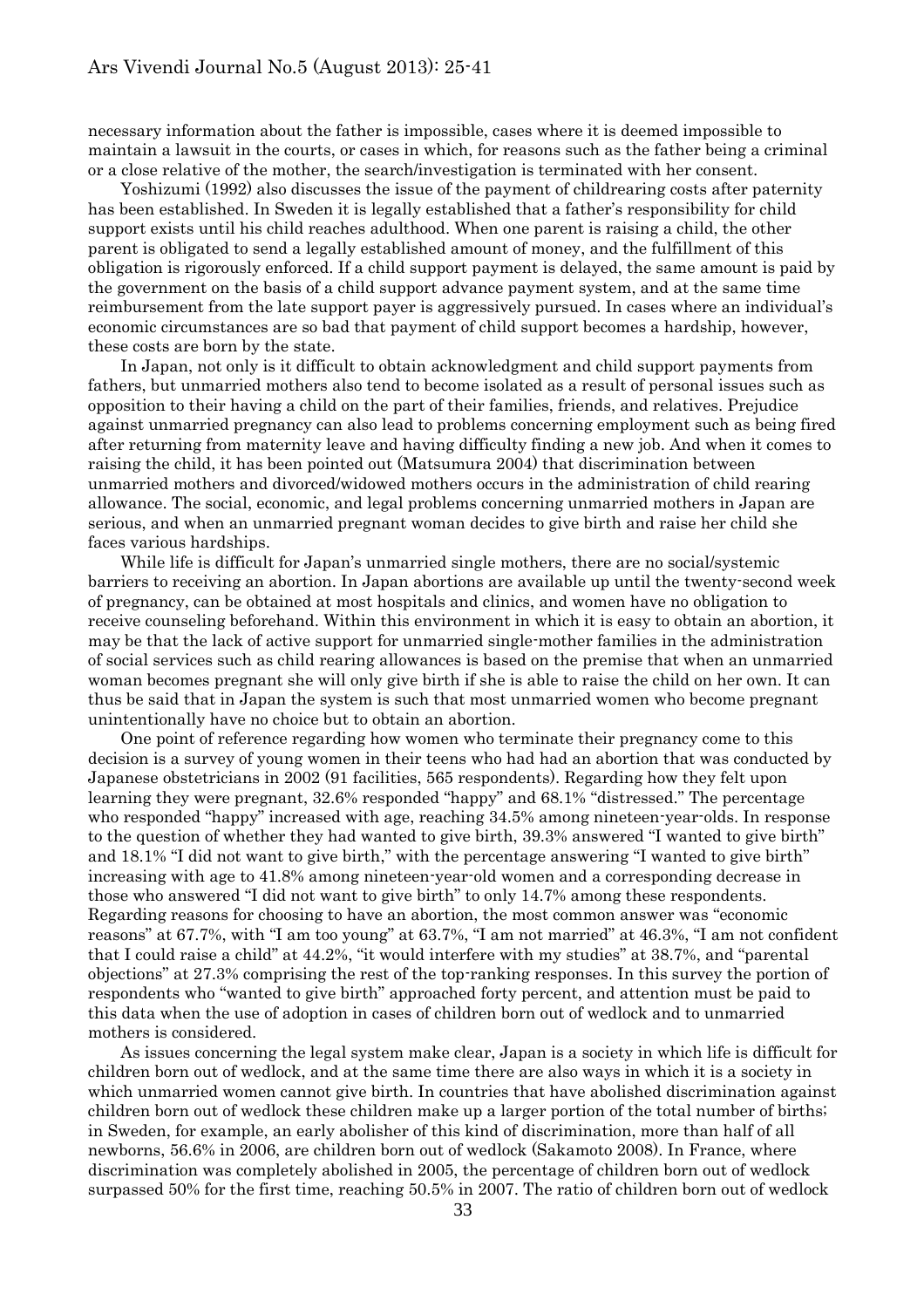has reached 38.5% in America (2006), and 29.3% in Germany (2006). These numbers indicate that in these countries single mothers are increasing in number and common-law marriage is becoming widespread. In contrast, the ratio of children born out of wedlock in Japan is an extremely low 2.1% (2006). In 1980 this ratio was 0.8%, and it is clear that social discrimination and prejudice against children born out of wedlock and their mothers are still very deeply rooted.

There are presumably major differences between what can be expected of a baby hatch system in societies in which problems surrounding children born out of wedlock/unmarried mothers remain deeply rooted and societies that have dealt with these issues. Before setting up baby hatches in Japan it is necessary to realize a society in which a woman can live with her child as an unmarried single mother.

### **5. The establishment and utilization of the special adoption system**

One problem concerning the abortions of unmarried women is that in most cases, regardless of whether or not they "want to give birth," the reason behind their decision to have an abortion is "I cannot raise a child." In cases where, as a result of various circumstances, a woman gives birth, either because she wanted to or because she had to, but now does not want or is unable to raise her child, is there indeed no other option than for her to take her infant to a baby hatch? In considering the issue of baby hatches in Japan, it is necessary to consider another important alternative in addition to single motherhood and abortion: adoption systems.

In the debate over baby hatches, the special adoption system [2] is often presented as a child welfare system to be utilized after a child is left at a baby hatch. In the case of German Babyklappen and anonymous birthing systems, if the biological parents do not come forward within an eight-week grace period the adoption process begins automatically. Under American Safe Haven laws, children taken into care are put up for adoption through a similar process. According to Yasuhiko Yuzawa (2007), however, children deposited in the baby hatch in Japan are entrusted to an infant home by the notified children's welfare center, and after two years or so are then moved to a foster home. Within the scope of the materials cited by Yuzawa, this was not the preferred outcome of most of the women who gave birth to these children; these mothers would rather have seen their children adopted by a suitable couple as quickly as possible. The special adoption system is indeed inadequately employed following receipt of an infant through a baby hatch. An important issue that must be discussed first, however, is that the special adoption system does not function as a social welfare system targeting women who have become pregnant unintentionally at the stage before a baby hatch is used.

In the 1970s and 1980s incidents of infants being discarded/infanticide caused a stir in the Japanese media. Reports on topics such as "coin-locker babies" and mother-child murder-suicides appeared one after another, and the "collapse of motherhood" was mourned. In 1986 a "tenshi no yado [angels' inn]" where children could be deposited anonymously was established in the town of Ogo-machi, Gunma Prefecture, and approximately ten children were left there over a six-year period. This facility was a forerunner of baby hatches. Around this time there was also consideration of establishing a special adoption system with the aim of bringing together "unwanted children" and "couples desperate to have a child," and this system was eventually established in 1987. The number of cases it handles has declined steadily since immediately after this system was introduced, however, and at present it is only around three hundred per year (Supreme Court Secretariate). Most of these cases are adoptions of foster children by foster parents that occurred in roughly the same numbers before this system was established, and this system is not being utilized by the many people who would like to adopt who are assumed to exist in Japan. Why is the special adoption system not functioning adequately as an alternative to baby hatches?

Regarding the actual usage of this system, Goodman (2000) points out that adoption is not able to compete with abortion as an option for women who do not want a child because under the Japanese family register system birth/adoption records regarding even unmarried women are made public, and in many cases the biological mother's consent for adoption cannot be obtained because of her family's opposition. Also, according to Kikuchi (1998), under the current circumstances in which a woman's privacy regarding childbirth/adoption is not protected, there are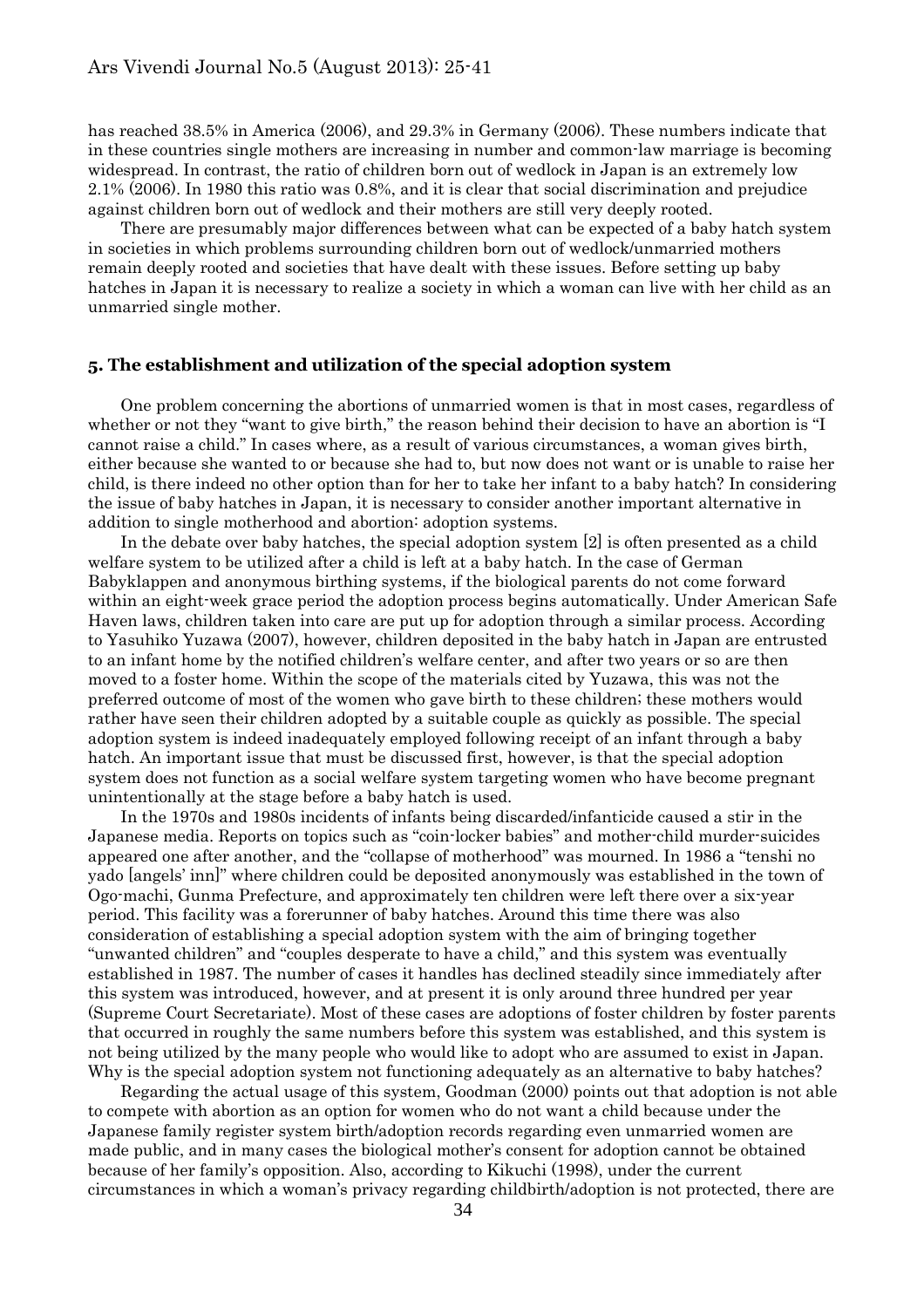children in institutions whose mothers have not registered their birth and thus do not have a family register, and when it comes to these children the adoption process is difficult. Moreover, as an additional problem concerning special adoption, a certain number of cases have been reported in which, foregoing the special adoption process, children have been placed with overseas adoptive parents with large sums of money changing hands (Takakura 2006).

Research on the special adoption system has so far mainly occurred in the field of comparative law. In this context the special adoption system has been viewed as a child welfare-type adoption system, and concrete improvements to this system have been discussed from this perspective. Specifically, the necessity of modifying regulations concerning adoption arrangement and establishing specialized adoption arrangement organs, protecting the privacy of biological mothers, and introducing measures to deal with issues concerning the consent of biological parents and children without family registers in the context of adoption has been pointed out (Yuzawa 2001, 2007; Kikuchi 1998; Suzuki 1998).

Because adoption law in Europe and America was created with the aim of aiding orphans and children born out of wedlock amidst restrictions on abortion, consideration was given to the protection of the biological mother's privacy and the prevention of human trafficking. In particular, the right of an adopted child to know his or her origins and attempts at open adoption have always been pursued in the context of a relationship of tension with the necessity of protecting the privacy of biological mothers. The special adoption system emphasizes the rights of children to know their origins on the basis of the fact that childbirth/adoption are recorded on the mother's family register which is accessible to a person other than the adoptee as well, and this differs from the discussion in Europe and America which is premised on the necessity of protecting the privacy of biological mothers. So how did this difference between adoption systems in Europe and America and the special adoption system in Japan arise? In what follows I will give an overview of the process by which the special adoption system was established [3].

The idea of "special adoption" was first presented by the Legislative Council in 1959 (Ministry of Justice Civil Affairs Bureau 1959). Here is an excerpt from that proposal:

27 Consider the pros and cons of establishing a "special adoption" system in addition to normal adoption along the following lines:

- (a) Children to be adopted via special adoption will be limited to infants under a certain age.
- (b) Children adopted via special adoption will be treated as the biological children of their adoptive parents in the context of all legal relationships, and will be recorded as their adoptive parents' biological children on their family register.
- (c) Severing of the adoptive relationship by the adoptive parents will not be permitted.

Head of the Legislative Council Wagatsuma (1959) stated, "the necessity and reasonableness of treating adoptive children as biological children, both when it comes to legal relationships and to notation on the family register, were raised as demands regarding this system on the basis of the existence of a custom of falsifying birth records and the unreasonableness of adoptive parents being allowed to severe the adoptive relationship to serve their own interests." In other words, the purpose of the system conceived in 1959 was not welfare but the suppression of illegal birth notifications regarding family registers. The content of the law proposed at this time involved simply making notation on family registers and legal relationships the same for adopted children as they are for biological children, and neither laws concerning the arrangement of adoption and the organs that perform this arrangement nor the protection of the privacy of biological mothers were addressed. This 1959 proposal, however, was kept on the shelf for more than twenty years.

The impetus behind the legal establishment of the special adoption system in Japan was disclosure of 100 illegal adoption arrangements by an obstetrician in 1973 and became known as Dr. Kikuta's adoption movement. Noboru Kikuta, an obstetrician, recommended delivery rather than abortion to mothers who were not able to raise a child and placed their infants with infertile couples, and his movement led to calls for a "birth exception law" to systematize this process. Kikuta believed, on the basis of personal experience, that women could give up the idea of having an abortion if their privacy rights regarding childbirth/adoption were protected, and publicized the fact that he had placed children with adoptive families (Kikuta 1979). Kikuta called for an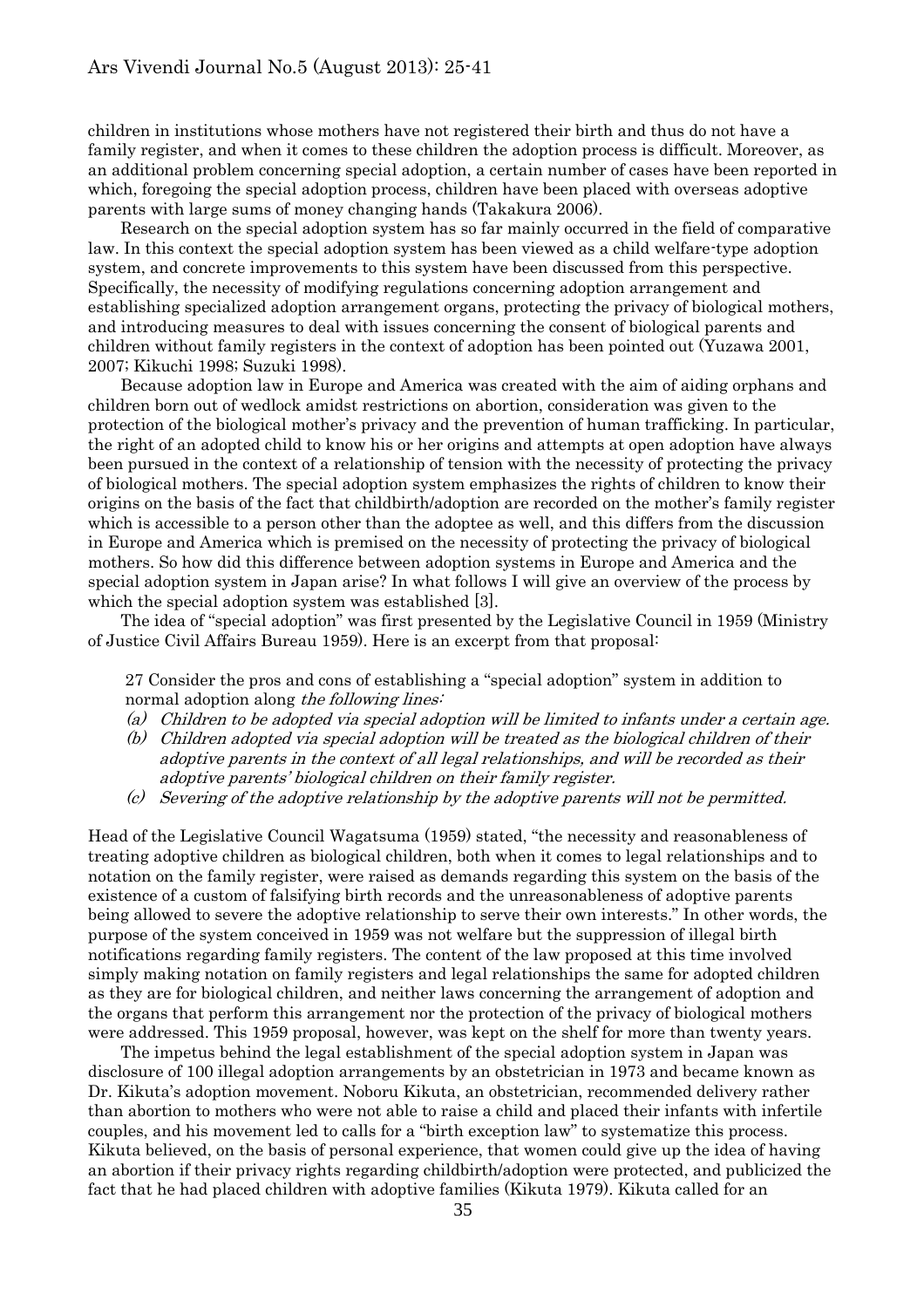adoption system in which the records of the biological mother's having given birth and put a child up for adoption would not be released to anyone other than the individuals directly involved, with its use by women who would otherwise choose to have an abortion and unmarried women in danger of abandoning/murdering their infants in mind. Kikuta's movement attracted a lot of public and media attention along with incidents of child abandonment/infanticide such as those involving "coin-locker babies," and "opinion papers regarding the passage of birth exception laws" were adopted at the local government level in various regions throughout Japan. Through this movement the existence of biological mothers who sought to have their childbirth records falsified by the adoptive parents of their children was raised as an issue within the discourse on adoption. This was a perspective that had not existed in 1959. Throughout the 1970s and 1980s, however, the majority of legal scholars did not view the necessity of protecting the privacy of biological mothers as important, and ethical questions concerning unmarried mothers' pregnancy/abortion were excluded from the discourse on civil law.

Spurred on by media support for a birth exception law and increasing citizen activism, in 1982 consideration of the issue in the Legislative Council was reopened, and the first new conception of an adoption system since 1959 was undertaken in earnest. Around this time legal scholar Akira Yonekura (1986a) defined the real purpose of a special adoption system as "providing a home to children who do not have one, and in so doing promoting and ensuring their upbringing and development." Through the introduction of this child welfare perspective in the form of the issue of foster care, the ethical issues surrounding unwanted pregnancy and abortion raised by Kikuta faded from view and the passage of legislation can be seen as having accelerated as the design of the system became simpler. Furthermore, on the basis of the psychological stability of adoptive parents and adopted children being important from the perspective of healthy child development, the necessity of the law proposed by the Legislative Council in 1959 was reaffirmed and its legitimacy strengthened. As a result of this perspective, the system designed in 1959 was realized as is, without demands for the protection of the privacy of biological mothers in the design of the system being accepted or other elements, such as laws governing the arrangement of adoptions to prevent human trafficking, being incorporated.

Regarding the establishment of the special adoption system in 1987, this system can be seen as having been created in the context of a state of affairs in which the expectations of the new system, its purpose, and its design were not in accordance with each other. Child welfare was held up as the aim of the special adoption system, but this system was modeled on the 1959 proposal that had been designed to curtail falsified birth records, and its design was such that it could not be seen as an adoption system whose range extended to broader social welfare services including services targeting the women who would become biological mothers. This outcome may have been the result of a confluence of several incidental factors. In the discourse of experts surrounding the process of establishing the special adoption system, however, statements can be found criticizing the pregnancy/childbirth of unmarried mothers as "carelessness," along with discrimination against unmarried mothers expressed in the phrase "allergy against unmarried mothers" (Yonekura 1986b).

#### **6. The special adoption system and discrimination against unmarried mothers**

The special adoption legislation proposed in 1959 placed its emphasis on "reliability of the family register" (eliminating inconsistencies in legal relationships caused by falsified birth records), and as a result required the recording of the biological mother's having given birth and given her child up for adoption on her family register. Even into the 1970s and 1980s, the importance of considering practical issues concerning the lives of biological mothers who put their child up for adoption, i.e. women who made the choice to separate giving birth to a child from raising the child, was still not recognized. So what sort of debate concerning the protection of the privacy of unmarried mothers and unmarried women's pregnancies was being carried out at the time the special adoption system was established?

What put Kikuta's perspective at a disadvantage was the formal criticism of his adoption arranging activities by the Japan Association of Maternal Welfare and the Japan Association of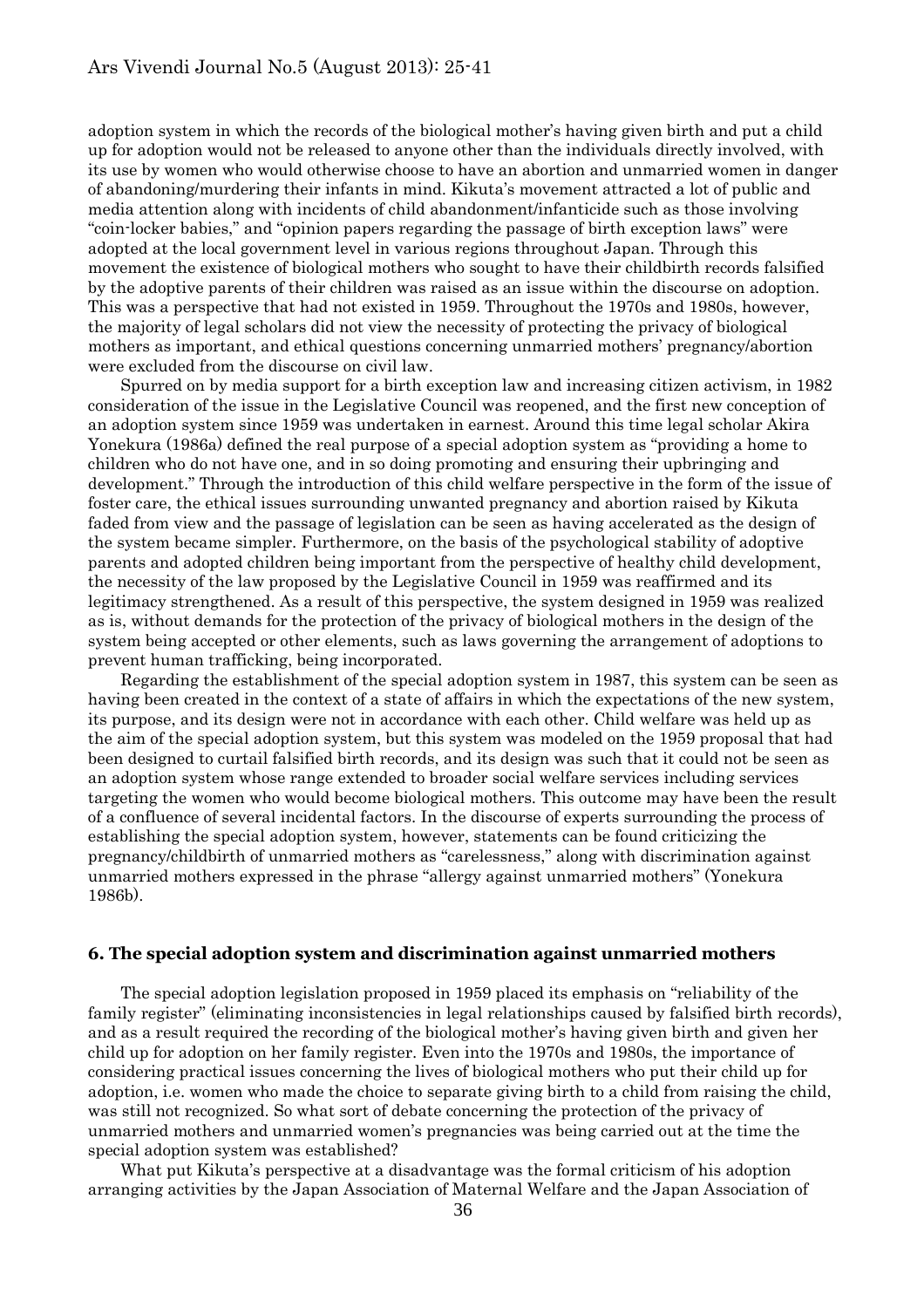Obstetricians and Gynecologists. These organizations opposed the creation of a new adoption system itself. In other countries the people who supported systems like the special adoption system were obstetricians and caseworkers on the front lines of adoption, and the fact that the Japan Association of Obstetricians and Gynecologists opposed this system was a stark violation of this trend. Eikichi Matsuyama (then head of obstetrics at Tokyo Kosei Nenkin Hospital/lecturer at the University of Tokyo), who appeared at a symposium entitled "On the birth exception law," stated that "from our perspective as obstetricians, there is a fundamental basic principle that parents should give birth wanting their own child. I find the very idea of giving birth to a child you did not want from the start and having nothing more to do with the child quite strange" (Nakagawa/Noda/Matsuyama et al. 1973).

Another doctor named Yukihiro Takayo strongly disagreed with the protection of the privacy of biological mothers, saying "it would lead to the state guaranteeing that they hadn't given birth and assisting in the deception of their future upstanding husbands" (Asahi Shinbun, December 3rd, 1985). Arguing against this view, Dr. Kikuta (1986) pointed out the asymmetry of the fact that no record is left on the family register of the man who gets a woman pregnant. This argument illustrates that problems of a different dimension exist within the guaranteeing and presenting to the public of a woman's physical history through the family register than are found in the norm which holds that a child must be raised by the woman who gives birth to him or her/a woman must not give birth to a child she cannot raise. For example, even in the system proposed by Takao Nakagawa, a legal scholar who supported Kikuta, protection of the privacy of the biological mother was limited to suggesting an optional special reissuing of the family register as part of the adoption process after the biological mother has already been forced to produce a record of birth and note the birth and adoption of her child on her family register. The basis for this approach was that, in addition to the fact that "raising a child is a person's natural obligation as a human being, and in relation to society this is both an obligation and a right," births were to be noted on a woman's family register "because a birth is a solemn event that as human beings we must not deny" (Nakagawa 1986). However, while in this way female reproduction is strictly administered through the family register, in practice there is no questioning of the fact that the donors who father children born via artificial insemination by donor (AID) [4] are not recorded on the family register, and there is thus a double standard when it comes to family register policy.

Special measures concerning the family registers of biological mothers were left out of the discussion by most planners and legal scholars during the process of producing the legislation, but in addition to Nakagawa there were several others who put forward their own views. Yonekura (1987) suggested that going forward the application of such measures would be needed in the case of minors and victims of sexual assault, and that their application in the case of unmarried women in general should be studied and considered. As for how such special measures should be implemented in practice, Yonekura supported a dual bookkeeping system in which a birth is recorded on the original record without being noted on the public record and both records are appropriately linked. The view that support for women who have become pregnant unintentionally should be addressed not as a problem of the family register but rather one that should dealt with by social welfare functions was also put forward by child welfare officer Masao Suzuki (1987). He gives the right of children to know their origins priority over biological mothers' desire for family register special measures, asserts that "in cases in which, during the process which led to becoming pregnant, it was possible for the woman to have chosen another path, it is doubtful whether a woman's desire not to "sully her family register as an unmarried mother" should be translated directly into a social system," and also interprets family register special measures as biological mothers' "momentary desires while in a confused psychological state."

"A child's right to know his or her origins" had often been put forward as grounds for opposing special measures concerning biological mothers' family registers, but Masanori Yamamoto (1986) clearly stated that "the unavoidable and difficult problem of an adopted child's search for his or her roots should be dealt with by appropriate notation on birth registration documents, particularly birth certificates, and not family registers." Among the many who displayed doubtful or cautious opinions while paying attention to the protection of the privacy of biological mothers as an issue to be examined, Yamamoto was the scholar closest to Kikuta's perspective. Kikuta's personal proposal for a birth exception law sought the acceptance of "pre-registration adoption" in which a birth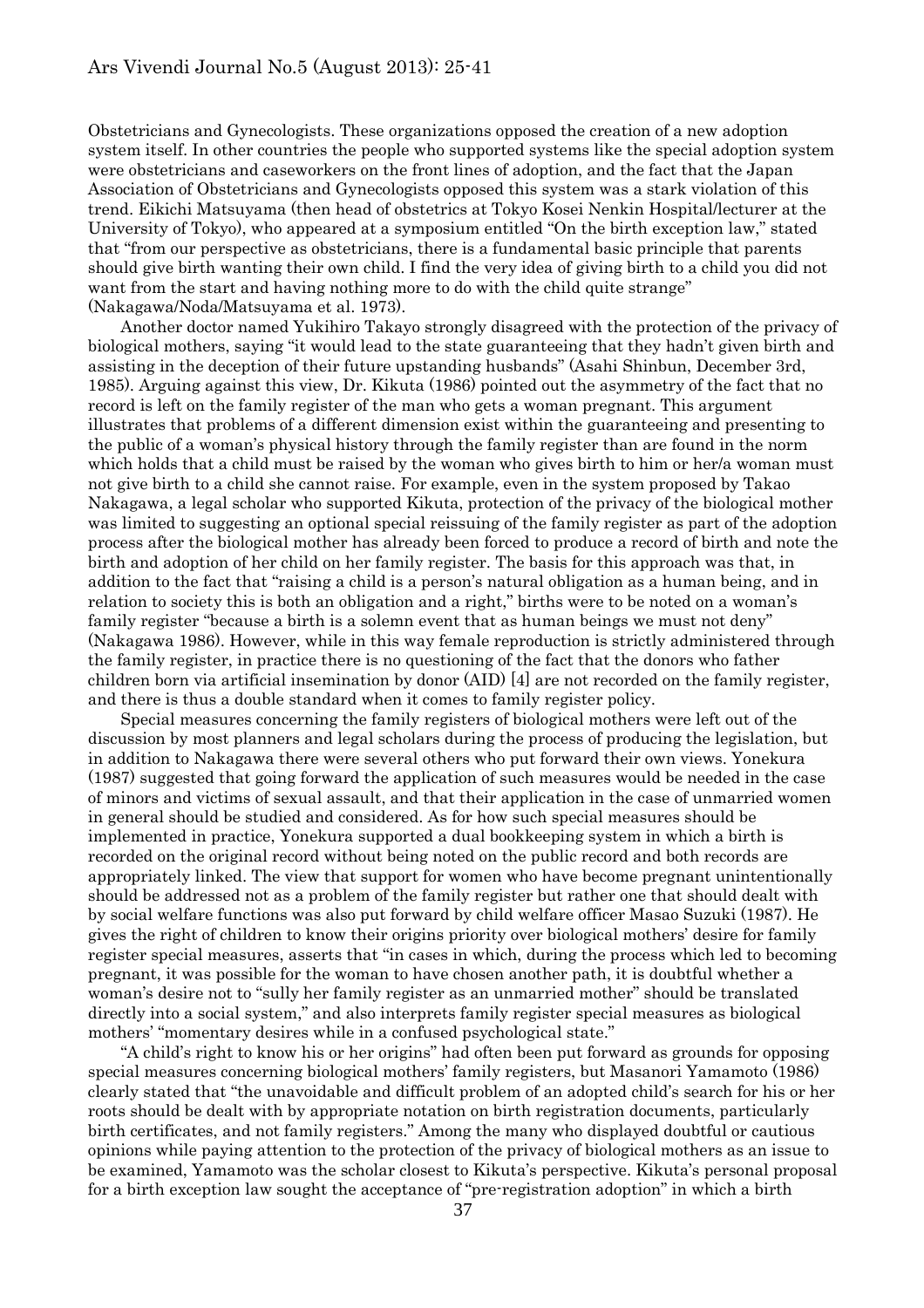certificate recording the fact that the biological mother had given birth would be kept on file while a record of birth with the adopted parents' names would be accepted [for entry in the family register] (Kikuta 1979). Yamamoto believed that keeping a birth certificate is sufficient for when a child wants to learn about his or her origins and that it is not necessary to make this information public on the family register. Even today records of birth with birth certificates attached are kept for twenty-seven years after being filed (Ordinance for the Enforcement of the Family Registration Act, Article 49, paragraph 2), and if necessary this period could simply be extended, but at the time the system was being constructed this proposal was neither considered nor utilized.

In the current discourse surrounding the special adoption system, the necessity of the biological mother's privacy is adequately recognized and addressed as an important topic. Nevertheless, in the debate over baby hatches, expectations of the special adoption system often go no further than its function as a social welfare service for children who have been left at a baby hatch. In today's Japan, priority must be given to eliminating the discrimination against unmarried mothers that remains in the special adoption system and creating a system that provides women who become pregnant unintentionally with a practically viable alternative to baby hatches.

#### **Conclusion: What can be done before baby hatches**

A system that allows parents to anonymously surrender their parental rights is the method of last resort in preventing infanticide. There are problems with such systems, however, including serious physical risks and psychological burdens for the pregnant woman and failure to guarantee the child's right to know his or her origins. If circumstances arise that nonetheless make such a system necessary, there is also a need to put in place measures to avoid its having to be used. Using "baby hatches" as a starting point, in this paper I have examined the issues surrounding children born out of wedlock/unmarried mothers in Japan. These issues were elucidated through a comparison with the social backdrop underlying German Babyklappen and American Safe Haven laws. Just as German society with its Babyklappen recognizes immigration issues and American society with its Safe Haven laws addresses abortion issues, Japanese society too must seriously consider issues surrounding unmarried mothers/children born out of wedlock as issues of women's rights and children's lives.

There are cases of child abandonment/infanticide that could be avoided by improving and adjusting the various systems surrounding baby hatches. What can be done before debating the pros and cons of baby hatches is, to begin with, establishing and supporting singlemotherhood/single-fatherhood as a way of life within society. Next, the adoption system can be improved so that women who become pregnant unexpectedly can make use of it and are not limited to a choice between abortion and becoming a single mother. Adoption can leave the child in question a method for tracing his or her roots that cannot be guaranteed when a baby hatch or anonymous birthing system is used. And going forward experimentation with open adoption, as it alleviates not only the distress of adopted children but also the distress felt by women who have given up their children, will presumably be taken up as an issue to be addressed concerning the adoption system in Japan along with the protection of the privacy of biological mothers.

Also, in Japan as in other places there are people grappling with various difficult situations including being in the country illegally, drug addiction, and being the victim of domestic violence or other crimes, and women sometimes become pregnant unintentionally. It may be that appalling incidents involving mothers and children in very difficult circumstances will not cease to occur no matter what kind of legal system is put in place. In such cases it can be seen as preferable for the idea of anonymous birth, which can provide for safe childbirth without becoming a vehicle for the abandonment of older children, to come before baby hatches.

I did not discuss it in this paper, but the current state of affairs in Japan in which access to oral contraceptives ("the Pill"), the most reliable method of birth control for women, is limited in practice is another problem. No matter what the circumstances, neither abortion nor baby hatches can be considered truly desirable choices by those who make use of them. The Pill is a mainstream form of contraception in Europe and America, and the high number of abortions that have led to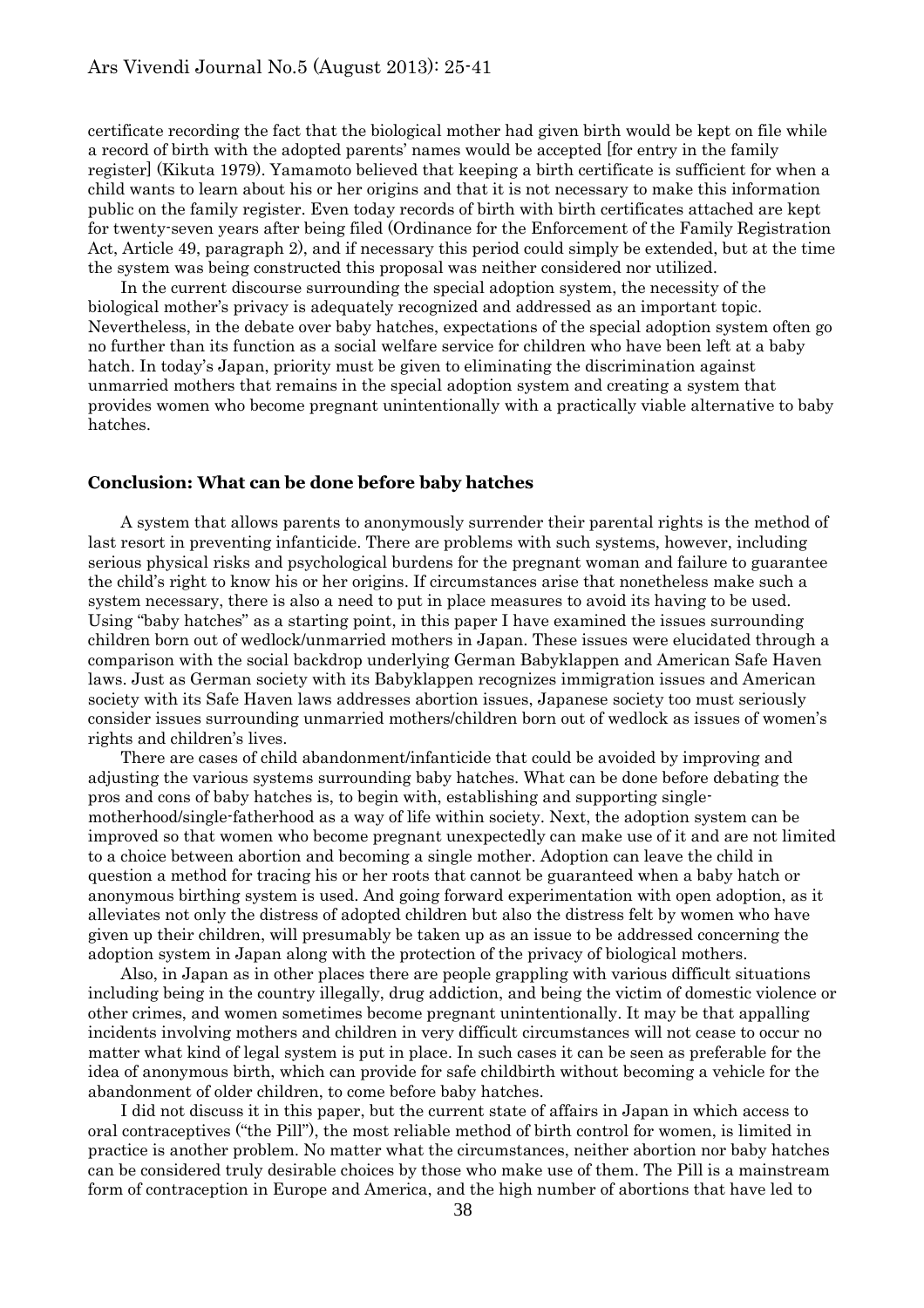Japan being called an "abortion paradise" are not found in these countries. This issue is currently being discussed by Norgren (2001) and others, and going forward will presumably become an increasingly important issue to be addressed. Making it easier for women to obtain the Pill is another step that can be taken before setting up baby hatches, and by providing information about the Pill's safety and making it easier to obtain it should be possible to avoid some of the cases in which a woman is placed in a difficult position because of an unplanned pregnancy.

The problems surrounding unmarried mothers and children born out of wedlock show that Japanese society still has many issues to be addressed regarding pregnancy, abortion, single motherhood, and adoption. The pros and cons of baby hatches can only be discussed after the social issues that have necessitated their creation have been identified by considering the various issues related to these facilities.

#### **Notes**

- [1] "Open adoption" is a form of adoption in which there is some kind of communication and ongoing relationship between biological parents and adoptive families. The degree of openness can range from highly open cases in which the two parties interact directly (in person, on the telephone, etc.) without any intermediary, to comparatively less open cases in which letters or photographs are exchanged via a social worker. Open adoptions are recommended in the interests of the child, and have been made legal in states such as California (Kirino 2000).
- [2] Under the special adoption system, the child's legal relationship to his or her biological parents is completely severed, separation from the adopted child by the adoptive parents is in principle not accepted, and the notation on the family register is almost the same as in the case of a biological child. It has been formed by family court decisions, and the process of arranging adoptions is handled by children's welfare centers.
- [3] For a detailed discussion of the process by which the special adoption system was formed and the debate among legal scholars see Yoshida (2009)
- [4] Because AID is, unlike in vitro fertilization, technically simple, it has an almost sixty-year history as a fertilization treatment in Japan and is thought to have facilitated the births of over 10,000 individuals. Louise Brown, the world's first "test tube baby," was born in England in 1978, Japan's first child conceived via in vitro fertilization was born at Tohoku University Hospital in 1983, and interest in reproductive technologies can be seen as having been increasing. Yamamoto (1986) also makes reference to the legal issues surrounding AID children.

### **Works cited**

- Bazar, Emilly and Wendy Koch, 2008, "Nebraska's 'Safe Haven' Session Starts: Many are Split over Setting Age Limit for Law," USA Today, November 14, 2008.
- Child Welfare Information Gateway, 2007, "Infant Safe Haven Laws: Summary of State Laws" (http://www.childwelfare.gov/systemwide/laws\_policies/statutes/safehavenall.pdf, accessed September 6th, 2009)
- Coodley, Lauren, 2009, "Nebraska Safe Haven Laws: A feminist Historical Analysis," Pediatric Nursing, 35(1): 60-63.
- Goodman, Roger, 2000, Children of the Japanese State: The Changing Role of Child Protection Institutions in Contemporary Japan, Oxford University Press.
- Hasuda, Taiji, 2007, "On the Creation of the Stork's Cradle,"
- (http:// www.jikei-hp.or.jp/yurikago/1-1.html, accessed September 6th, 2009). [In Japanese] Hata, Kenichi, 2003, "From the Results of a Survey on Teenage Abortion,"

 (http:// www.jaog.or.jp/japanese/MEMBERS/TANPA/H15/030217.htm, accessed September 6th, 2009). [In Japanese]

Ministry of Justice Civil Affairs Bureau, 1959, "On Revisions to the Part of Civil Code Dealing with Relatives," Law Times 31(9): 987-992. [In Japanese]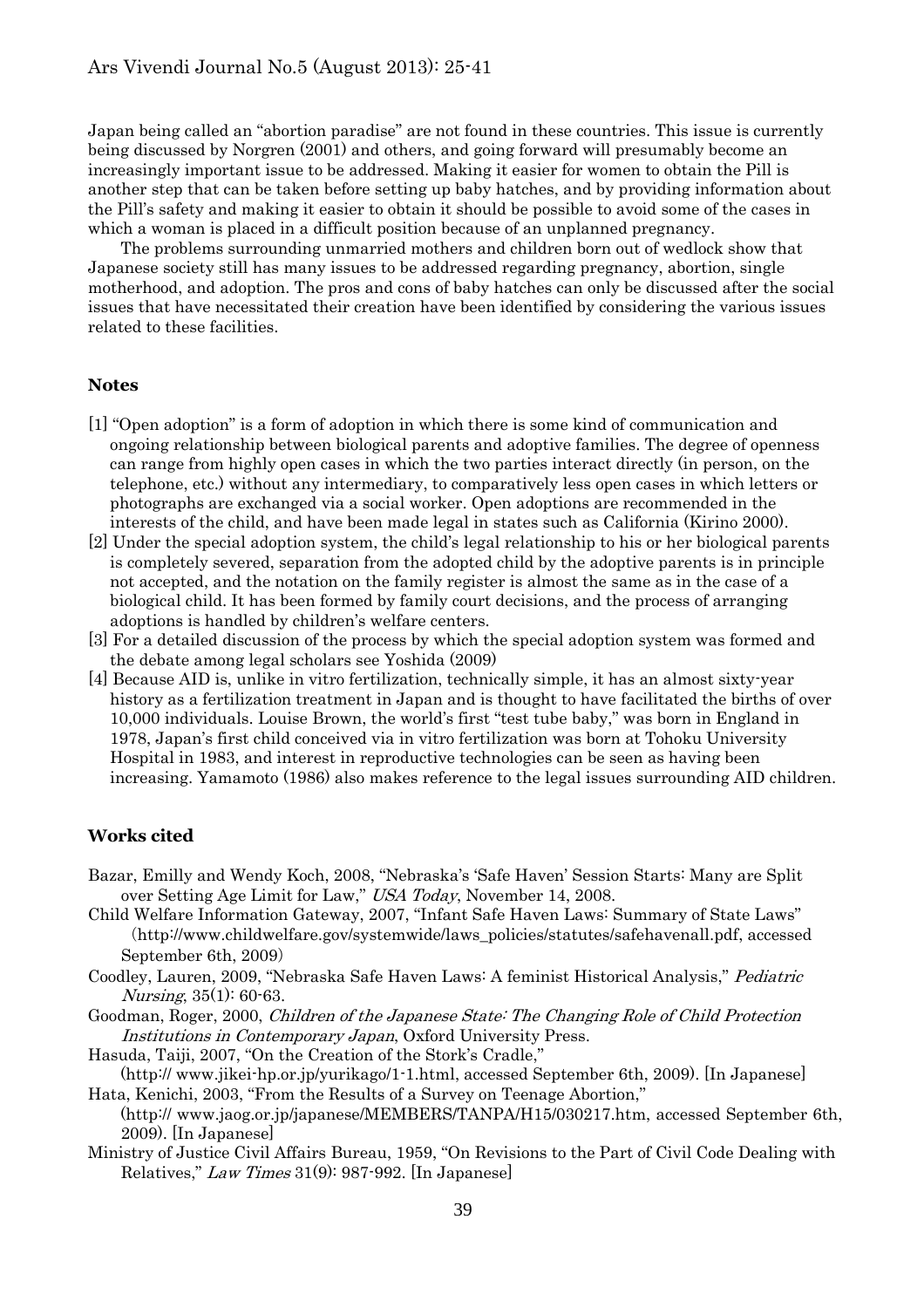- Kikuta, Noboru, 1986, "Protection of Childbirth/Adoption Privacy is a Necessary Condition for Special Adoption," New Family 8:24-27. [In Japanese]
- <sup>-</sup>, 1979, *Angels, Soar into the Sky: One Obstetrician's Struggle*, Koyu Shuppan. [In Japanese] Kikuchi, Midori, 1998, "The Special Abortion System and Family Registers," Fujiko Sakakibara ed.,
- Family Register System (Children's Human Rights Series 10), Akashi Shoten. [In Japanese] Kirino, Yumiko, 2000, "Legalized Open Adoption in America," Bulletin of Kyoto Notre Dame University 30:77-91. [In Japanese]

Kumamoto Prefecture Low-Birthrate Counter-measure Department, 2008, "Midway Report on Inspection Results (summary) by the Konotori-no-yurikago Inspection Committee." [In Japanese]

- Lingle, Linda, 2003, "Statement of Objects to House Bill No. 133" (http://www.americanadoptioncongress.org).
- Matsumura, Tatsue, 2004, "The Child Rearing Allowance System and Discrimination against Unmarried Mothers and Their Children," Konsakai, Unmarried Mothers and Children Born Out of Wedlock: Towards Tomorrow Without Discrimination, Aoki Shoten. [In Japanese]
- Nakagawa, Takao, 1986, "Fundamentally Approve, Enthusiastically Realize," New Family 8: 18-47. [In Japanese]
- Nakagawa, Takao, Aiko Noda, Eikichi Matsuyama, Hideo Hara, Toshio Ishikawa, Kiyomichi Agawa, and Yorihiro Naito, 1973, "(Round-table) On a birth exception law," Rule of Law 26: 3- 40. [In Japanese]
- Nishi, Kiyoko, 2001, "A Study of the Establishment of Filiation of Maternity: Taking the Anonymous Childbirth System in France as a Starting Point," Hongo Journal of Law and Politics 10:397-431. [In Japanese]
- Norgren, Tiana, 2001, Abortion Before Birth Control: The Politics of Reproduction in Postwar Japan, Princeton University Press.
- Ogino, Miho, 2001, The Abortion Debate and American Society: A Battle over the Body, Iwanami Shoten. [In Japanese]
- Oki, Kiko, 2004, "Looking towards the Future of Japanese Children Born Out of Wedlock and Unmarried Parents," Konsakai, Unmarried Mothers and Children Born Out of Wedlock: Towards Tomorrow Without Discrimination, Aoki Shoten. [In Japanese]
- Ochi, Midori, 2008, "'Baby-Post' from the Perspective of Children's Futures: A Comparison with the Current Situation in Germany," Reference 6: 53-72. [In Japanese]
- Pertman, Adam and Georgia Deoudes, 2008, "Comment: Evan B. Donaldson Adoption Institute Response," Child Maltreatment, 13(1): 98-100.
- Supreme Court Secretariate, Annual Report of Judicial Statistics Family Cases. [In Japanese]
- Sakamoto, Kyoko, 2008, "The Current Situations and Problems Related to 'Babyklappe' in Germany and 'Baby-Post' in Japan,"Philosophical and Ethical Researches in Medicine 26: 21- 29. [In Japanese]
- Sakamoto, Yoko, 2008, Children Put Aside by the Law (Iwanami Booklet 792), Iwanami Shoten. [In Japanese]

Sato, Bunmei, 1984, Discrimination Created by Family Registers, Gendai Shokan. [In Japanese]

- Sato, Takao, 2004, "What is a Person: German Babyklappen and Anonymous Childbirth," Family Register Times 577: 78-83. [In Japanese]
- Sanger, Carol, 2006, "Infant Safe Haven Laws: Legislating in the Culture of Life," Columbia Law Review, 106(4): 753-829.
- Suzuki, Hirohito, 1998, "Adoption as a Welfare System," Law Report 104  $(8.9)$ : 371-422. [In Japanese]
- Takahashi, Yukiko, 2001, "The Minor Adoption System in Germany," Yasuhiko Yuzawa ed., Adoption and Fostering, Nihon Kajo Shuppan. [In Japanese]

────, 2007, "The German Adoption Arrangement System: Efforts of the Law to Catch up to Problems on the Ground," Yasuhiko Yuzawa ed., International Comparison of Adoption Arrangement, Nihon Kajo Shuppan. [In Japanese]

Takakura, Masaki, 2006, The Price of Babies, Kodansha. [In Japanese]